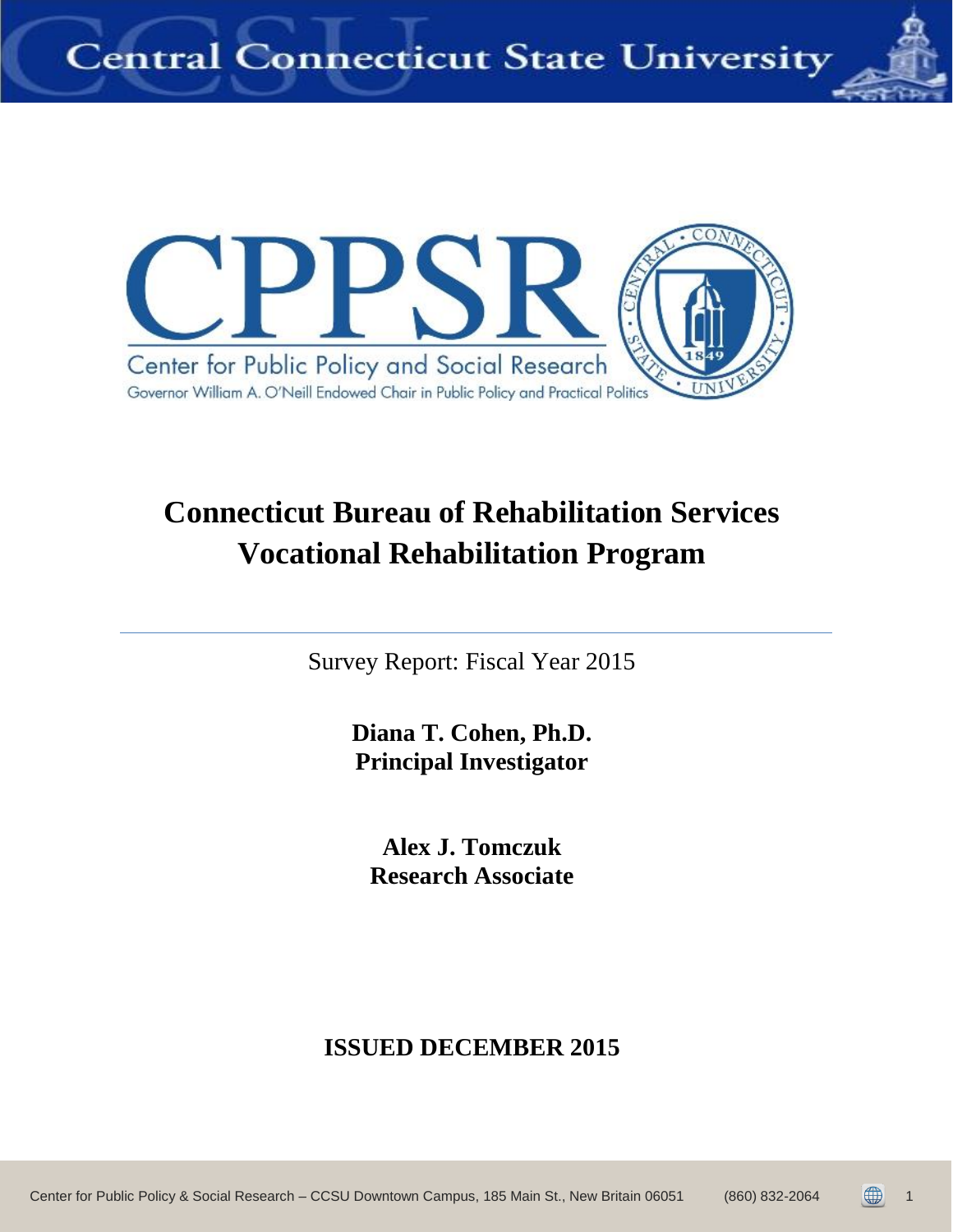## **TABLE OF CONTENTS**

| INDIVIDUALIZED PLAN FOR EMPLOYMENT (IPE) RATINGS 10 |
|-----------------------------------------------------|
|                                                     |
|                                                     |
|                                                     |
|                                                     |
|                                                     |



 $\sqrt{2}$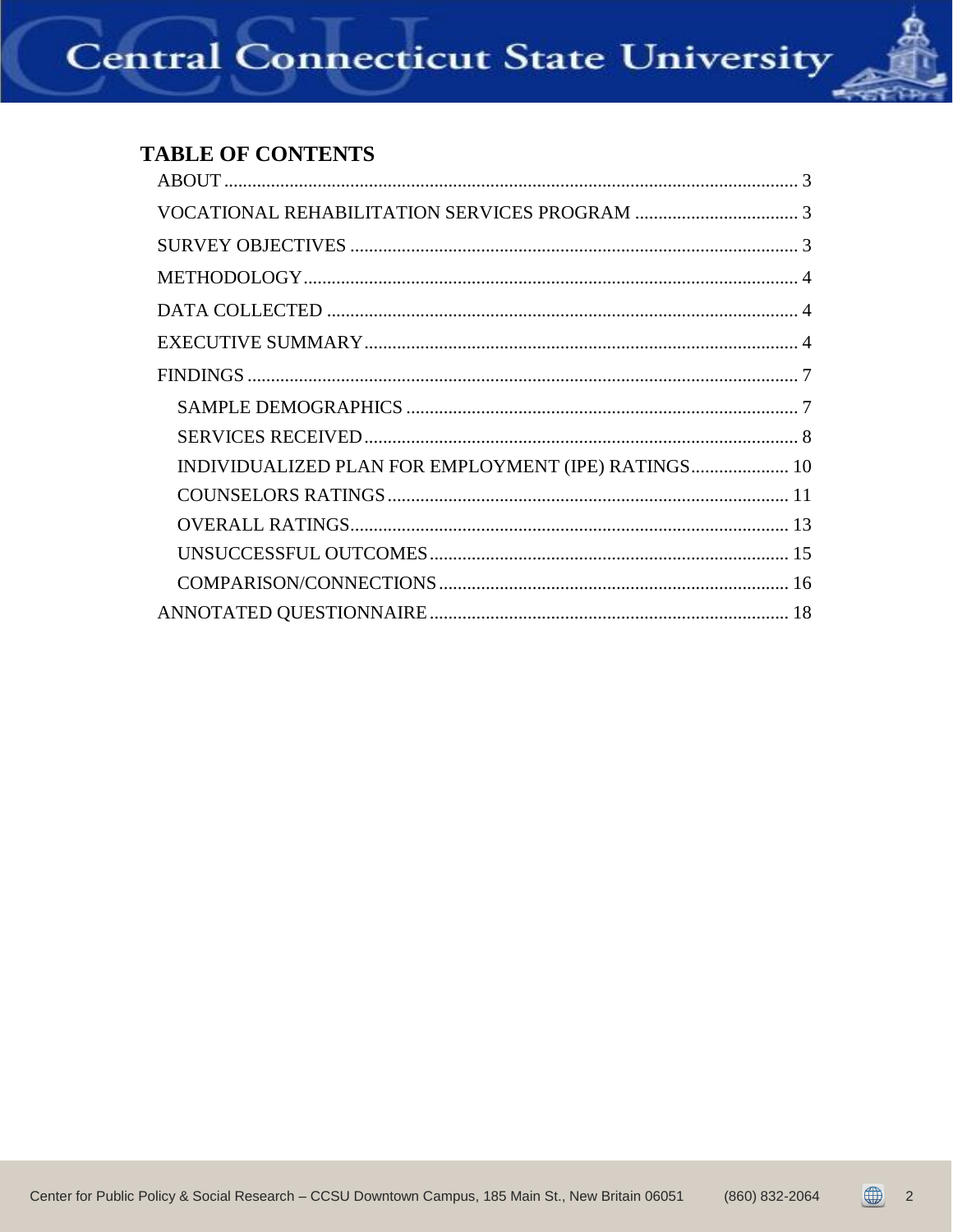

## <span id="page-2-0"></span>**ABOUT**

The Bureau of Rehabilitation Services (BRS) administers the Title I Vocational Rehabilitation and Title VI Supported Employment (SE) programs of the Rehabilitation Act of 1973, as amended.

BRS receives federal funding from the Rehabilitation Services Administration (RSA), Office of Special Education and Rehabilitative Services (OSERS) at the US Department of Education. The obligations for the use of this federal funding are defined in the BRS State Plan (see State Plan on the BRS website: http://www.ct.gov/brs/).

The Department of Rehabilitation Services (DORS) is the designated state agency that oversees BRS and the vocational rehabilitation and supported employment programs in  $Connecticut.<sup>1</sup>$ 

## <span id="page-2-1"></span>**VOCATIONAL REHABILITATION SERVICES PROGRAM**

The goal of the vocational rehabilitation (VR) program is to assist individuals with nonsignificant and significant physical and mental disabilities to prepare for, obtain and maintain employment. Through the provision of individualized services, persons with disabilities who are eligible for vocational rehabilitation are supported in planning for and achieving their job goals.

To be eligible for the VR program, an individual must have a physical or mental condition which poses a substantial barrier to employment, and must require VR services in order to prepare for, find and succeed in employment.

The VR program serves persons with all disabilities except legal blindness. Individuals with legal blindness are served by the Bureau of Education and Services for the Blind (BESB), also under DORS, and their website is located at [www.besb.state.ct.us.](http://www.besb.state.ct.us/)<sup>2</sup>

## <span id="page-2-2"></span>**THE STATE REHABILITATION COUNCIL**

The State Rehabilitation Council (SRC) includes consumers, family members and VR professionals who are appointed by the Governor to provide assessment, advice and recommendations to BRS regarding coordination and effectiveness of programs and strategies which promote competitive employment for persons with disabilities.

## **SURVEY OBJECTIVES**

<span id="page-2-3"></span> $\overline{a}$ 

In response to the SRC's goal to assess the effectiveness and delivery of VR services provided by BRS, the SRC collaborated with BRS to commission the Center for Public Policy and Social Research (CPPSR) at Central Connecticut State University (CCSU) to conduct a customer satisfaction survey of VR recipients for fiscal year 2015. The purpose of this survey is to evaluate the job search services that consumers/participants received from the VR program at BRS.

3

<sup>1</sup> Language sourced from the BRS website: http://www.ct.gov/brs/cwp/view.asp?a=3890&q=456864

<sup>2</sup> Language sourced from the BRS website: http://www.ct.gov/brs/cwp/view.asp?a=3890&q=461416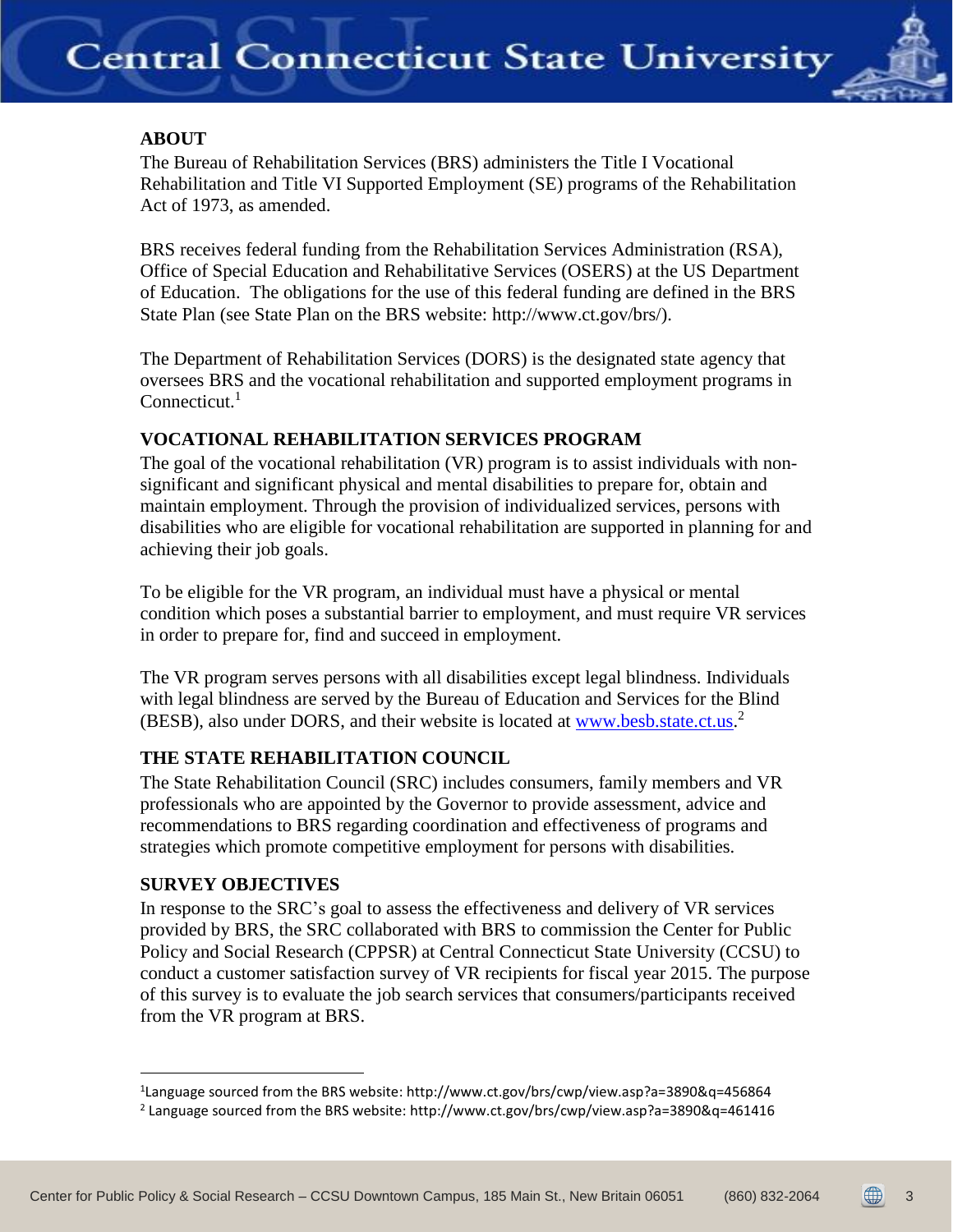

### **METHODOLOGY**

Two-hundred and three consumer interviews were conducted from August  $10<sup>th</sup>$  through September  $24<sup>th</sup>$ , 2015. The construction of the survey instrument was a collaborative effort between the SRC, BRS and CPPSR. The list of consumers from which this survey data is drawn was provided by BRS. That list of 600 individuals represents a small sampling of the 8,672 current and former VR consumers that BRS served in fiscal year 2015. Consumer names were pulled from all regions.

Of the 600 consumer names provided for the survey, 75 individuals chose not to respond to the survey and 88 individuals could not be reached due to an out-of-service number, an inaccurate number, or use of a privacy device. Three individuals were either deceased or incarcerated, while six others had language barriers. The remaining 225 consumers did not answer the phone following numerous attempts, throughout multiple days and evenings. CPPSR called each consumer a minimum of seven times, though in most cases, attempts reached upwards of ten calls.

Out of the respondents who CPPSR was able to reach, this survey has a 6% margin of error at the 95% confidence interval. This means that statistical differences outside of the  $+/-$  6% margin of error will only exist approximately 5% of the time.

CPPSR conducted the survey over the phone and recorded consumer answers exactly as stated. Please see the Annotated Questionnaire beginning on page 18 to see the survey instrument utilized in the interviews.

### **DATA COLLECTED**

The Center for Public Policy and Social Research collected two forms of data:

- <span id="page-3-0"></span>**•** *Qualitative*: Participant comments, recorded and reported verbatim.
- *Quantitative*: Participant responses utilizing one of the provided answer options.

## <span id="page-3-1"></span>**EXECUTIVE SUMMARY**

### *Demographics*

The strong majority (71%) of consumers surveyed came to BRS primarily to seek help in finding a job. Consumers also sought assistance from BRS for a hearing aid (16%), education services, and job training services (7%). Of the sample names provided, the survey participants were predominantly young, with ages 17 through 29 years old totaling to 42% of those surveyed. Most participants lived in the New Haven (40%) and Hartford (29.5%) Counties, which coincides with the New Haven (19%) and Hartford (15.5%) BRS offices being the most frequently visited locations. Collectively, these locations total to over one-third (34.5%) of the offices cited for receiving of services. Nearly four-in-ten (38%) of BRS survey participants identified as having a mental and/or emotional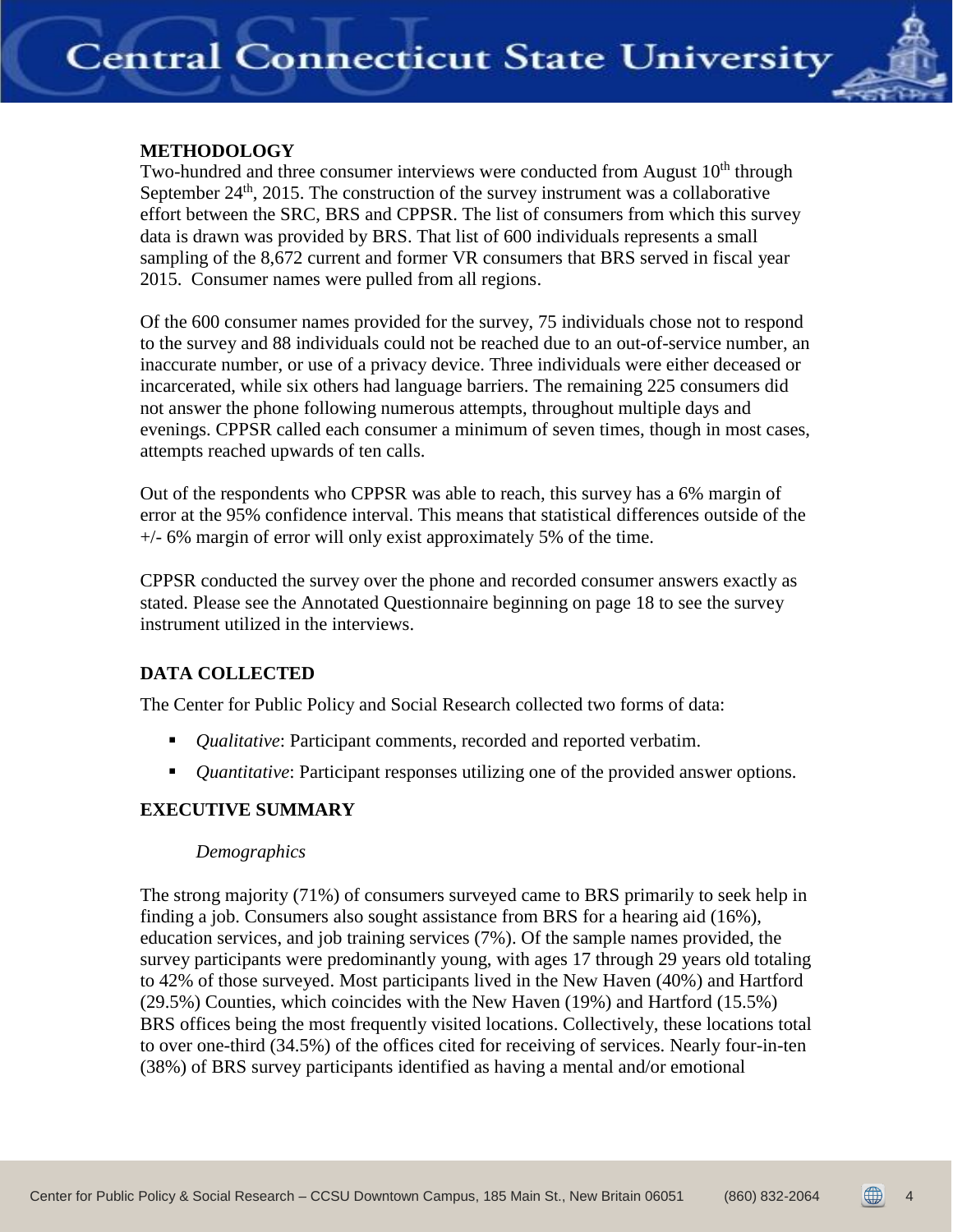

limitation. In combination with thinking (17%) and hearing (18%) limitations, these disabilities were identified by more than seven-in-ten (73%) of those surveyed.

#### *Satisfaction*

The data retrieved from those surveyed demonstrates a relationship between satisfaction and three primary factors: fulfillment of needs and/or expectations, knowledgeable and/or caring counselors, and timely service.

Of the consumers offering a "very satisfied" (8-10) overall rating of BRS, half (50%) of them identified that his/her needs and/or expectations were met. One consumer commented that "they [BRS] were very helpful and helped me develop skills for me to find a job." Another emphasized that "they [BRS] pointed me in a direction in a time where I had none."

Over three-quarters (76.5%) of consumers issued a "very satisfied" (8-10) rating regarding his/her overall satisfaction working with his/her counselor. Consumers enjoyed the "personal flexibility" of his/her counselor and the thoughtfulness of his/her counselor. One consumer further commented that "I wasn't judged or looked down upon."

Although timely service was only sporadically cited as the reasoning for a consumer's "very satisfied" (8-10) rating, with a small percentage of consumers indicating such, it was the third most popular citation. Nearly one-in-ten (8%) consumers identified timely service as the main reasoning for satisfaction with the services received. One consumer stated that "it was fast, they cared a lot, and they helped me find a job AND keep it."

### *Dissatisfaction*

The data collected from those interviewed demonstrates a relationship between dissatisfaction and three primary factors: unsuccessful job outcomes, outcomes achieved in an unreasonable timeframe, and miscommunication.

The majority of consumers surveyed were/are receiving job search assistance from BRS; thus, it is not surprising that unsuccessful job outcomes were largely cited as a reason for overall consumer dissatisfaction. One consumer stated that "I would rather just leave BRS," while an older woman emphasized the impact of age and disability in the hiring process. "They [hiring managers] were not interested in hiring an older woman. I am not the norm and as an older person, I believe that placement services need to be available."

Of those found eligible for services, over one-third (35%) of consumers surveyed indicated that it took 3-5 weeks to determine eligibility. Furthermore, over one-tenth (14%) of consumers believed that the initial meeting with BRS and the steps taken afterwards were not done in a reasonable amount of time. A participant commented that "it took over a month for each step [to be completed]" and another frustrated consumer said "I felt like they were too busy for me."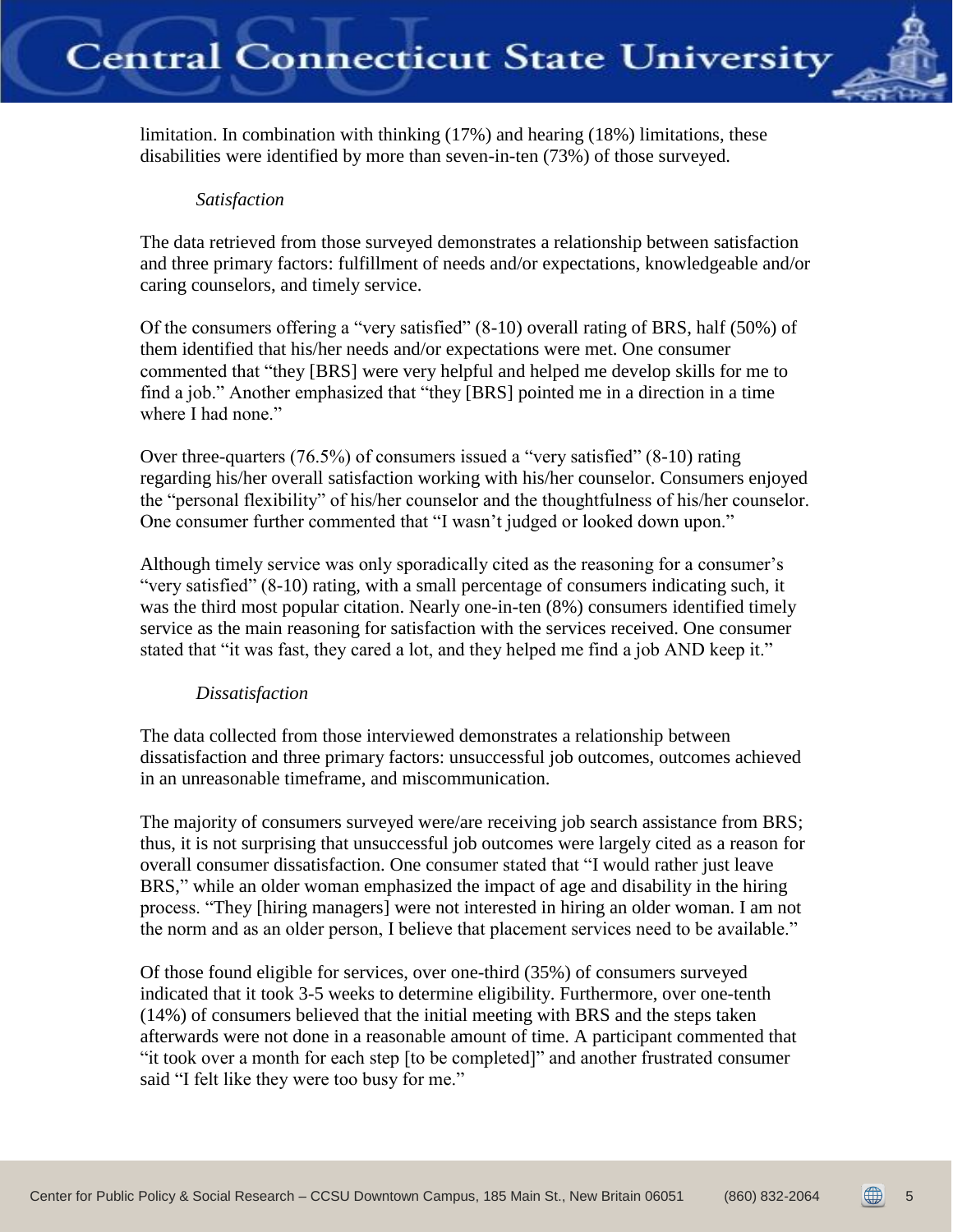

Over nine-in-ten (90.5%) consumers confirmed that his/her rights and responsibilities were read to him/her. However, nearly three-in-ten (29%) did not know what to do if they were unhappy or disagreed with a decision. This notion of miscommunication is emphasized with a consumer's following comment: "my needs were ignored. I asked about trade school and some other things, but they just brushed it off. I brought a couple of different things to my counselor's attention but they did nothing to help me." Another survey participant offered insight into how BRS operations affect communication by stating that "it was hard to get paper through the many levels of bureaucracy."

### <span id="page-5-0"></span>*Individualized Plan for Employment (IPE)/Counselor*

Across the board, BRS trended towards "very satisfied" (8-10) ratings; however, IPE ratings and counselor ratings saw some negative feedback.

Slightly less than one-in-four (24.5%) consumers indicated that he/she did not participate in the development of his/her IPE. One consumer indicated that "physical therapy held this process up," while another was frustrated that BRS could only provide help with landing a job rather than volunteer work. Furthermore, a consumer found that his/her IPE did not fit his/her circumstances by adding that "I am not sure that BRS has very much experience working with people with my skill set and education level."

Roughly one-in-twenty (6.5%) consumers issued a "very dissatisfied" (1-3) rating of their counselor, for which a number of reasons were cited. One consumer stated that "my counselor insisted that despite my education that I do clerical work — I have two Master's Degrees." Likewise, low satisfaction ("very dissatisfied") ratings of counselors' professionalism and cultural sensitivity were evenly cited 3% of the time. A participant commented that "some programs were helpful and some were so unprofessional that they were actually offensive." Another consumer said that "my counselor would say, 'come on, you're from the Caribbean, you should know how to work hard."

#### *Referrals*

Nine-in-ten (90%) consumers would recommend BRS to a family and/or friend; however, nearly one-tenth (8.5%) of consumers would not make such a recommendation (1.5% of those surveyed did not know or chose not to comment). Among the reasons cited for not recommending BRS to a friend, timeframe for an outcome was the primary factor. "I haven't had an interview and it was a waste of time. There was no support" declared one individual. Another consumer believed that the case load for BRS employees was too much: "I don't feel like they really have time to help everyone."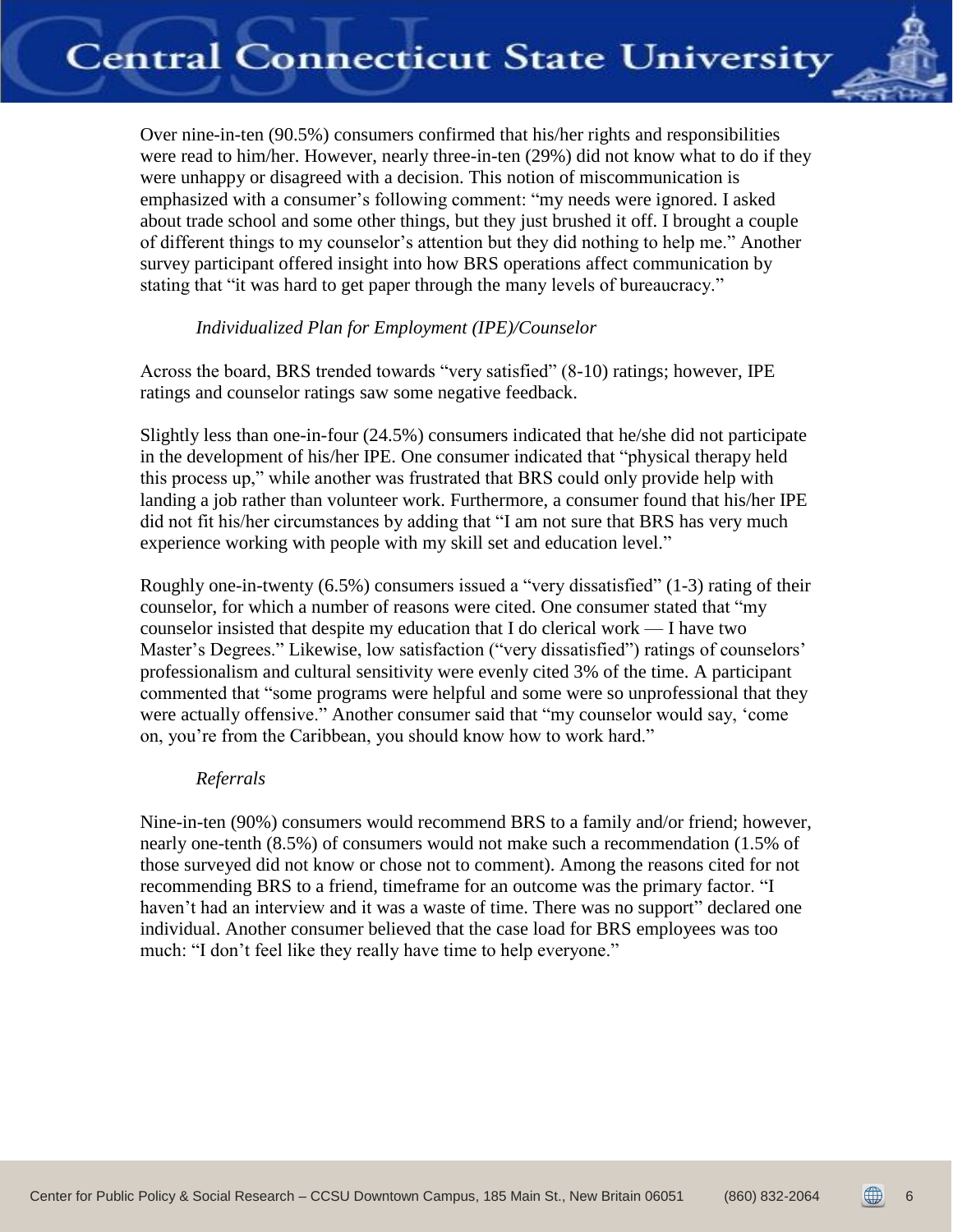

## **FINDINGS**

### <span id="page-6-0"></span>**SAMPLE DEMOGRAPHICS**

 $\triangleright$  Most of the surveyed consumers (40%) reside in New Haven County. Nearly three-in-ten (29.5%) reside in Hartford County, while just shy of one-fifth (19%) call Fairfield County home.

| $n=199$                   |                   |
|---------------------------|-------------------|
| <b>County</b>             | <b>Percentage</b> |
| New Haven                 | 40%               |
| Hartford                  | 28%               |
| Fairfield                 | 20%               |
| Litchfield                | 4%                |
| Tolland                   | 2.50%             |
| New London                | 2.50%             |
| Middlesex                 | 1%                |
| Windham                   | 1%                |
| No response (volunteered) | 1%                |



 $\triangleright$  The New Haven BRS Office was the most visited location with roughly one-infive consumers (19%) using this location. Hartford (15.5%), Bridgeport (13.5%), Waterbury (9.5%), and Ansonia (6.5%) round out the top five most frequently visited offices. *n*=199

| $n=199$                   |                  |
|---------------------------|------------------|
| <b>AGE GROUP</b>          | <b>BREAKDOWN</b> |
| 17 - 29 years old         | 42%              |
| 30 - 39 years old         | 8%               |
| 40 - 49 years old         | 14%              |
| 50-59 years old           | 17%              |
| $60 - 69$ years old       | 14%              |
| No response (volunteered) | 5%               |

 $\triangleright$  VR consumers are trending towards a younger age. Most of the surveyed consumers (42%) fall between the age of 17 and 29 years. Slightly more than three-in-ten individuals (31%) are over the age of 50.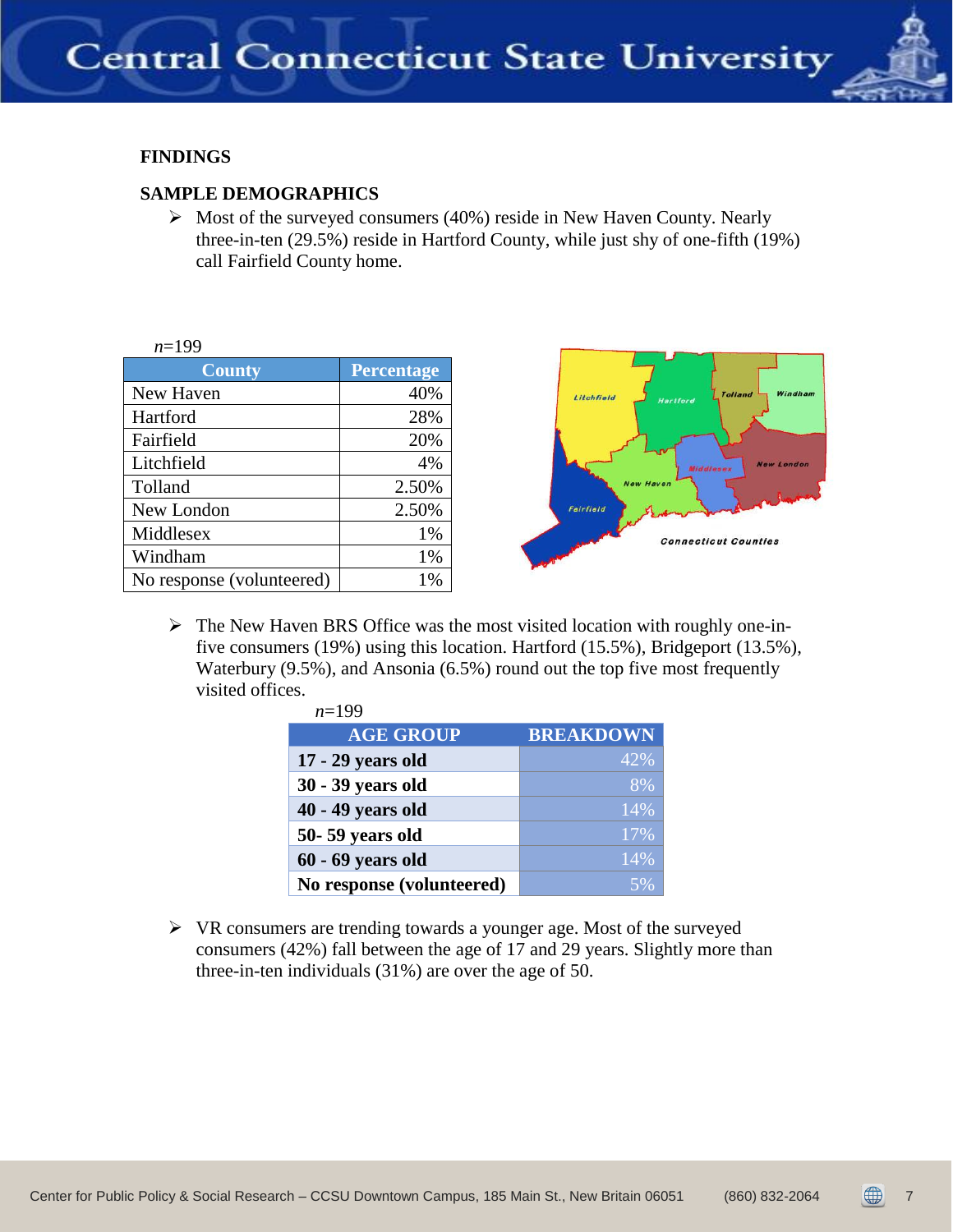

| PRIMARY DISABILITY?                        | <b>BREAKDOWN</b> |
|--------------------------------------------|------------------|
| <b>Mental and/or Emotional Limitations</b> | 38%              |
| <b>Hearing Limitations</b>                 | 18%              |
| <b>Limitations with Thinking</b>           | 17%              |
| <b>Physical Limitations</b>                | 14%              |
| <b>Communication Limitations</b>           | 7.5%             |
| <b>Vision Limitations</b>                  | 1.5%             |
| Don't know (volunteered)                   | 1.5%             |
| No response (volunteered)                  | 2.5%             |

 $\triangleright$  The most commonly cited primary disability was mental and/or emotional limitations (38%). Hearing limitations (18%) and thinking limitations (17%) were nearly equally cited as the next two primary disabilities.

#### <span id="page-7-0"></span>**SERVICES RECEIVED**

- A strong majority of consumers came to BRS to receive help finding a job (71%). As a distant second response, consumers reported coming to BRS to receive hearing aids (16%). Furthermore, a small minority came to receive education and/or training to get a job (7%).
- $\triangleright$  More than nine-in-ten consumers (95%) reported being able to find the BRS office, while the remainder (4%) indicated that they could not find the office or did not comment (1%).
- $\triangleright$  More than nine-in-ten consumers (94%) indicated that the BRS office was accessible, while less than one-in-ten (5.5%) felt that the office was inaccessible. Among that group, one person indicated that "the elevator was always malfunctioning." Another offered that "there was a lot of trouble with the intercom system."
- $\triangleright$  Over eight-in-ten (85%) reported receiving an explanation of the services available to them. More than one-in-ten consumers (14%) felt that such an explanation was not given.

| <b>BRS STATUS?</b>                                        | <b>BREAKDOWN</b> |
|-----------------------------------------------------------|------------------|
| Applied for services & currently receiving services       | 47%              |
| Applied for services, but not yet receiving them          | 23%              |
| No longer receiving services & case closed successfully   | 21%              |
| No longer receiving services & case closed unsuccessfully | 8%               |
| Don't now (volunteered)                                   | $1\%$            |
| No response (volunteered)                                 | $0\%$            |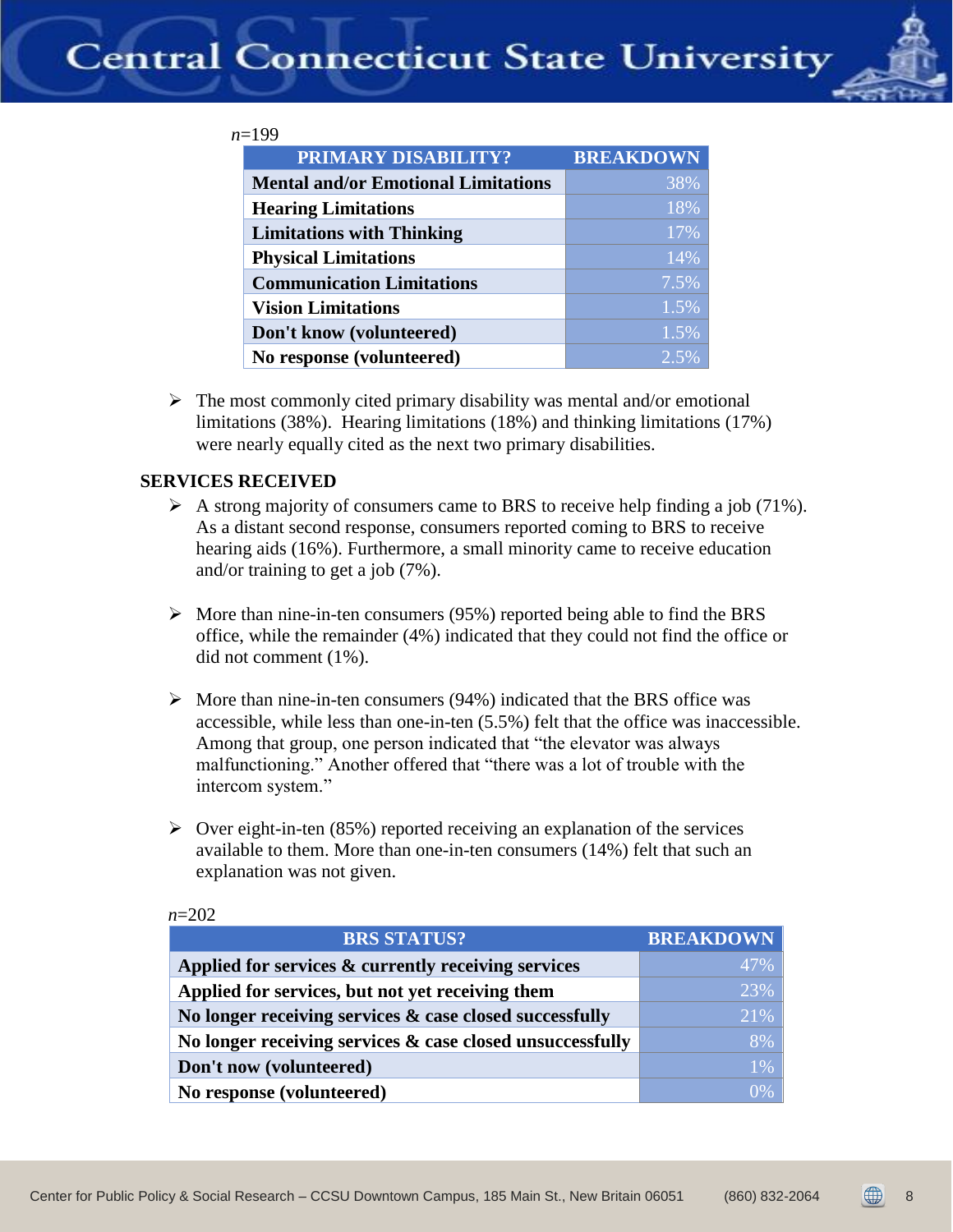

- $\triangleright$  When consumers were asked about their current status with BRS, most (47%) reported that they applied for services and were currently receiving them. Slightly less than one-quarter (23%) indicated that they applied for services, but were not yet receiving them. More than one-fifth (21%) of consumers reported that they were no longer receiving services and that their case was closed successfully. The remaining consumers were no longer receiving services and their cases were closed unsuccessfully (8%).
- $\triangleright$  Slightly less than nine-in-ten consumers (87%) felt that they were found eligible for services within a reasonable time. Just shy of one-in-ten (8%) indicated that this timeframe was unreasonable, with one consumer commenting that "it was really hard to get an appointment and then I had to see several people." Another individual offered that, "I was frustrated with the person assigned to me. I wasn't getting a response within a reasonable time."

| $n=180$                                |                   |
|----------------------------------------|-------------------|
| <b>HOW MANY WEEKS FOR ELIGIBILITY?</b> | <b>PERCENTAGE</b> |
| 2 weeks or less                        | 23%               |
| 3-5 weeks                              | 35%               |
| 6-8 weeks                              | 12%               |
| More than 9 weeks                      | 8%                |
| Don't know (volunteered)               | $21\%$            |
| No response (volunteered)              |                   |

- $\triangleright$  Slightly more than one-third (35%) of consumers indicated that it took 3-5 weeks to determine eligibility, which represents the most commonly cited timeframe for eligibility determination.
- $\triangleright$  Over four-in-five consumers (81%) indicated that there was a reasonable amount of time between the initial meeting with BRS and the next step taken. Roughly three-in-twenty (14%) felt that this wait was unreasonable. One such consumer indicated that he/she "fell through the cracks while someone was changing their position." Another felt that BRS had a high caseload that impacted the quality of services. A third individual referenced the flexibility of BRS by stating that "working around my schedule and the BRS schedule was really hard."
- $\triangleright$  Over nine-in-ten (90.5%) consumers indicated that their VR program rights and responsibilities were explained to them. Roughly one-in-twenty (5.5%) indicated that these rights and responsibilities were not explained. One individual, citing that his/her rights and responsibilities were not explained, stated the following: "I asked questions and they never explained anything." Another consumer echoed this theme by claiming that "they never explained much to me, [they] just said 'sign here."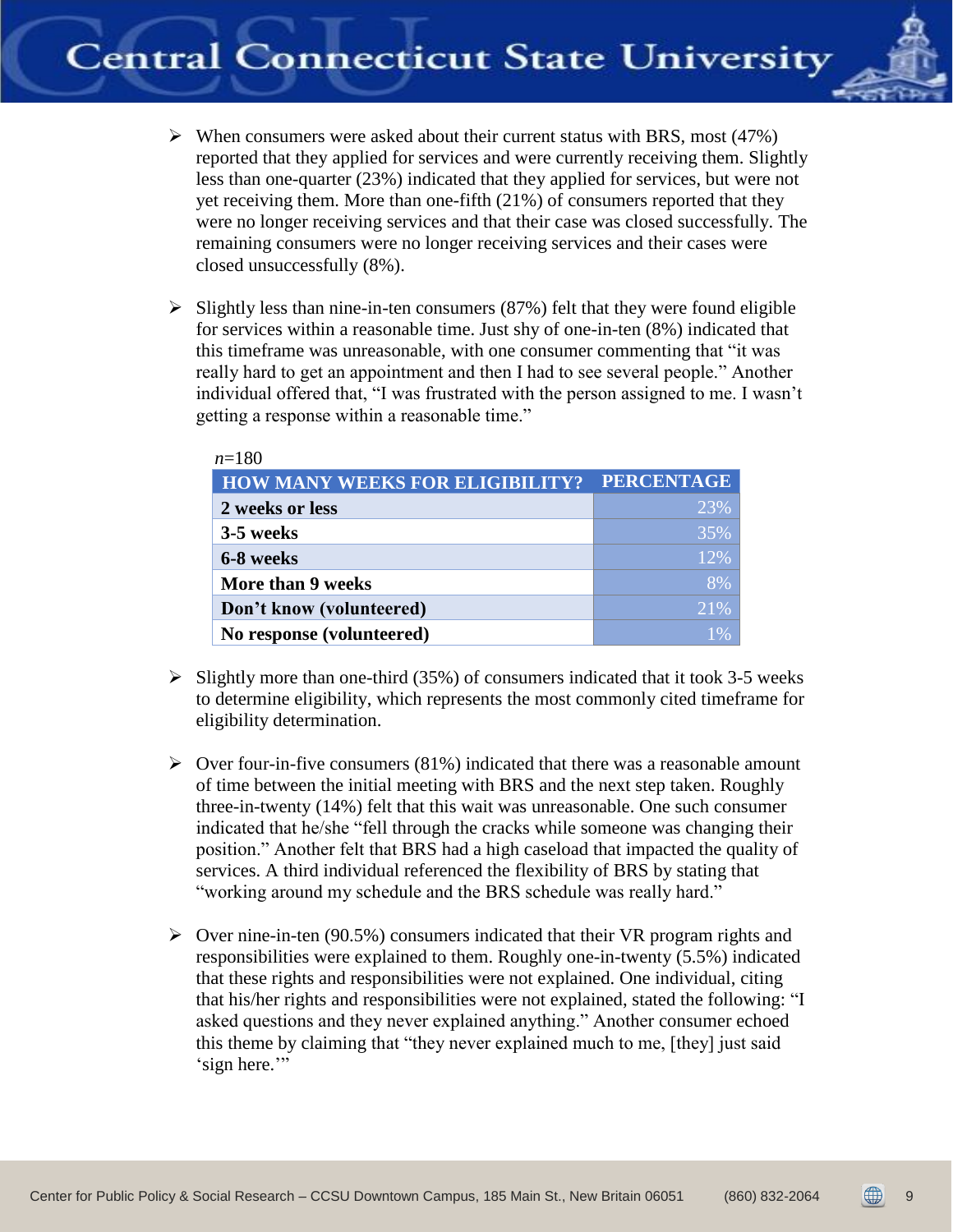

- $\triangleright$  Just shy of nine-in-ten (88.5%) felt that they fully understood VR program rights. A very small minority (4.5%) indicated that they did not fully understand these rights. One such consumer explained that "my disability gives me a hard time understanding things." Another person felt that "it was just all complicated."
- $\triangleright$  Roughly two-thirds (64%) indicated that they knew what to do if they were unhappy with services or if they disagreed with a decision from BRS. Nearly three-in-ten (29%) mentioned that they did not know what do in such a situation. The remainder of consumers (7%) did not know how to answer the question. One consumer mentioned that he/she "qualified and met some opportunities, but they did not meet my needs. After the last opportunity, BRS called and just closed my case. I didn't know what to do."

## <span id="page-9-0"></span>**INDIVIDUALIZED PLAN FOR EMPLOYMENT (IPE) RATINGS**

- $\triangleright$  Over seven-in-ten (71%) reported participating in the development of their IPE. Nearly one-quarter of consumers (24.5%) did not participate in development of the IPE. The remaining participants (4.5%) were unable to answer the question. One consumer, who did not participate in the development of his/her IPE, attributed it to missing the meeting that covered this process. Another echoed this idea by saying that he/she "laid down in bed for five months. I have basically been immobile since my condition developed, so there's nothing I can do."
- $\triangleright$  The majority of consumers (55%) issued a high satisfaction rating ("very satisfied") regarding the extent to which their counselor helped them develop their IPE. About one-quarter of survey participants (26%) offered a neutral rating, while slightly more than one-in-twenty (7%) issued a low satisfaction rating ("very dissatisfied").
- $\triangleright$  Slightly more than half (52%) of all consumers reported high satisfaction ("very") satisfied") with the extent to which BRS met their IPE. One-in-five individuals (20%) offered a neutral rating, while slightly more than one-in-ten (12%) cited low satisfaction ("very dissatisfied"). Slightly more than three-in-twenty (16%) were unable or unwilling to answer the question.

| <b>REASONING FOR LOW SATISFACTION?</b>                | <b>BREAKDOWN</b> |
|-------------------------------------------------------|------------------|
| The service did not meet my needs and/or expectations | 24%              |
| There was no follow-up                                | 24%              |
| Other (volunteered)                                   | 19%              |
| My needs were ignored                                 | 14%              |
| The service was not timely                            | 9%               |
| The quality of the service was poor                   | 5%               |
| Don't know (volunteered)                              | 5%               |

#### *n*=21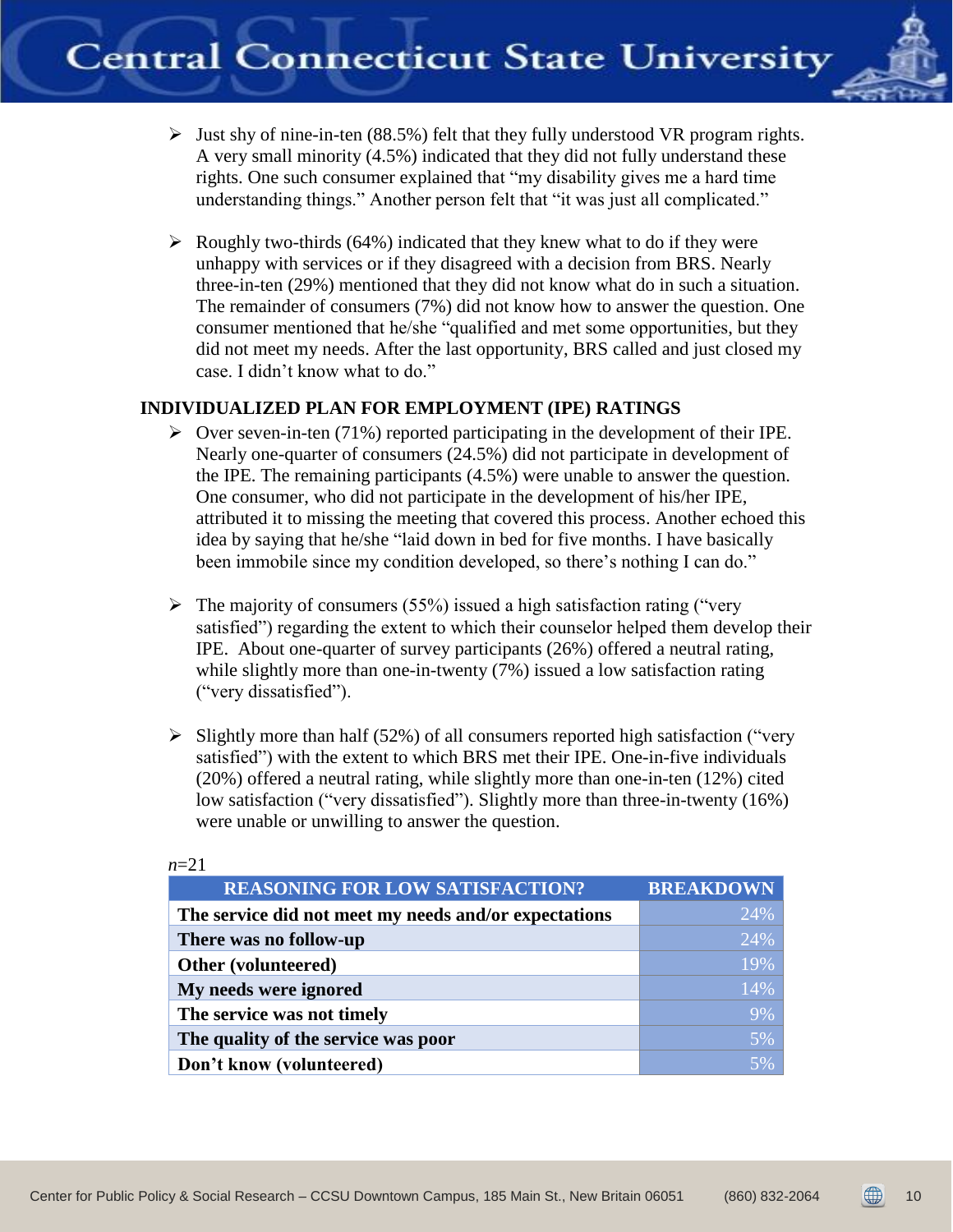

 $\triangleright$  Of those reporting dissatisfaction with BRS meeting their IPE, there were two equally cited responses. Nearly one-quarter (24%) claimed that there was no follow-up or that service did not meet their needs and/or expectations (24%). One consumer commented "I am not sure that the BRS has very much experience working with people with my skill set and education level." Another stated "I asked about trade school and some other things, but they just brushed it off."

#### *n*=90

| <b>REASONING FOR HIGH SATISFACTION?</b>           | <b>BREAKDOWN</b> |
|---------------------------------------------------|------------------|
| The service met my needs and/or expectations      | 49%              |
| The counselor was knowledgeable and/or caring     | 35%              |
| The service was timely                            | 8%               |
| Other (volunteered)                               | 4%               |
| Access to the service was coordinated effectively | 2%               |
| Follow-up after the service was good              | 2%               |

 $\triangleright$  Of those reporting high satisfaction with BRS meeting their IPE, about half (49%) of participants cited that the service met their needs and/or expectations. Over one-third (35%) of consumers surveyed said that the counselor was knowledgeable and/or caring, while the remainder were divided between a number of reasons. One consumer thanked BRS in saying that "they pointed me in a direction in a time where I had none." Another added "I wasn't judged or looked down upon."

### <span id="page-10-0"></span>**COUNSELORS RATINGS**

- $\triangleright$  Over three-quarters (76.5%) of respondents reported high satisfaction ("very") satisfied") with their counselor. Over three-in-twenty (15.5%) offered neutral ratings regarding their counselor, while one-in-twenty (6.5%) issued a low satisfaction rating ("very dissatisfied").
- $\triangleright$  A variety of reasons were cited for dissatisfaction with counselors, with the majority (55%) of these respondents providing an alternative response. One consumer commented that "my counselor would miss meetings entirely or show up very late." Another added that "my counselor insisted that despite my education that I do clerical work and I have two Master's Degrees."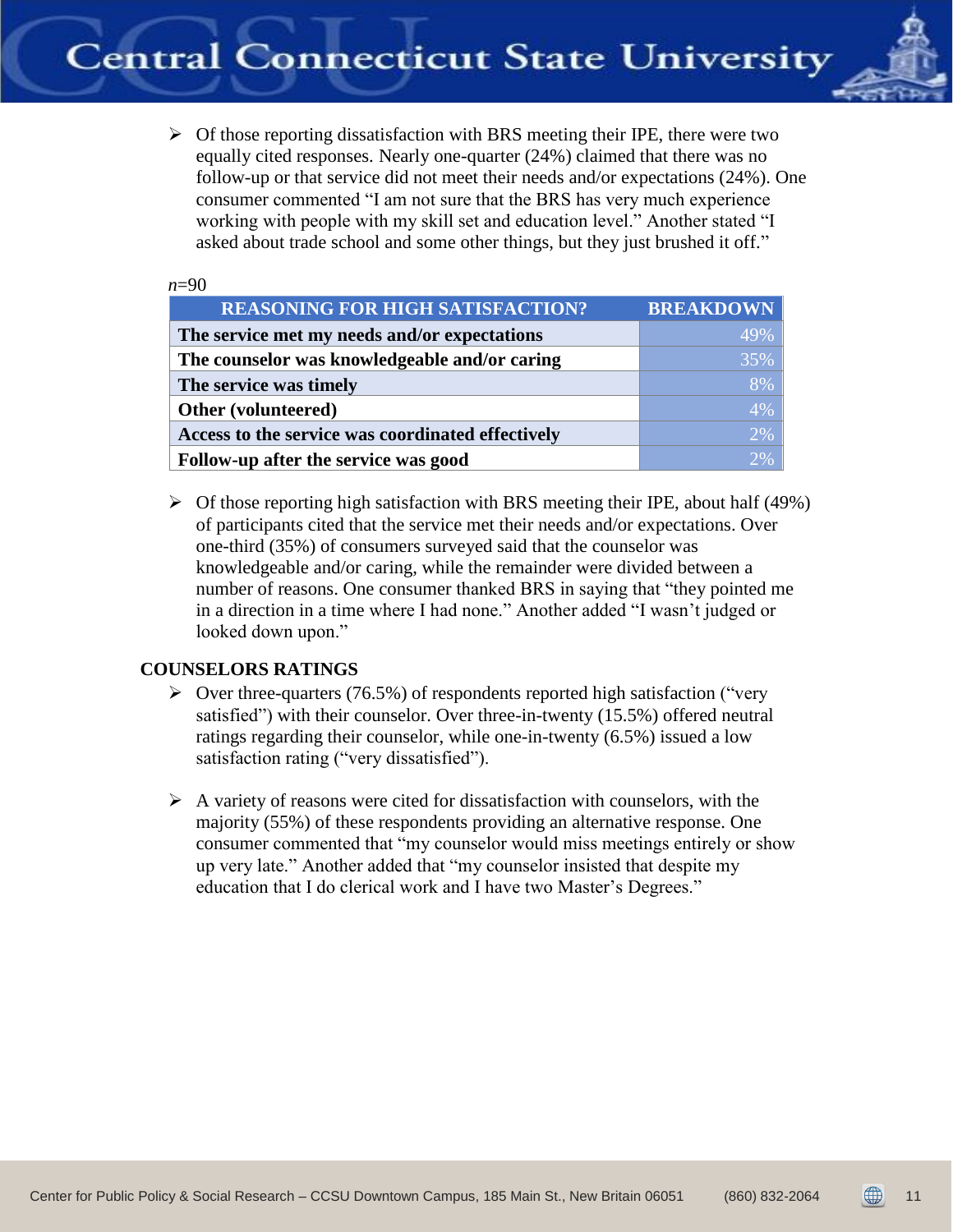

#### *n*=13

| <b>REASONING FOR LOW SATISFACTION?</b>             | <b>BREAKDOWN</b> |
|----------------------------------------------------|------------------|
| Other (volunteered)                                | 55%              |
| The quality of the service was poor                | 7.5%             |
| My needs were ignored                              | 7.5%             |
| The service was not timely                         | 7.5%             |
| The service did not meet needs and/or expectations | 7.5%             |
| There was no follow-up                             | 7.5%             |
| No response (volunteered)                          | 7.5%             |

 $\triangleright$  Over three-quarters (76.5%) of surveyed consumers attributed their high satisfaction of counselors to working with an individual that was knowledgeable and/or caring. Four other reasons were cited: service met my needs and/or expectations (13%), timely service (4%), good follow-up after service (4%), and effective coordination of access to service (2.5%).

#### *n*=153

| <b>REASONING FOR HIGH SATISFACTION?</b>           | <b>BREAKDOWN</b> |
|---------------------------------------------------|------------------|
| The counselor was knowledgeable and/or caring     | 76.5%            |
| The service met my needs and/or expectations      | 13%              |
| The service was timely                            | 4%               |
| Follow-up after the service was good              | 4%               |
| Access to the service was coordinated effectively | $2.5\%$          |

- $\triangleright$  A majority of surveyed consumers (78%) reported high satisfaction ("very satisfied") regarding counselors' knowledge of services and resources available. Slightly more than one-in-ten (13%) offered a neutral rating, while the remainder (5%) expressed low satisfaction ("very dissatisfied") or did not provide feedback (4%).
- $\triangleright$  A majority (80%) of surveyed consumers were "very satisfied" (8-10 rating) with the professionalism of their counselor. Three-in-twenty offered neutral satisfaction (4-7 rating), while only three-in-a-hundred (3%) expressed low satisfaction ("very dissatisfied"). The remainder (2%) did not provide feedback.
- $\triangleright$  Roughly eight-in-ten (81%) consumers were "very satisfied" with counselors' sensitivity to cultural identity. Less than one-in-ten (7.5%) issued a neutral rating, while low satisfaction ("very dissatisfied") registered at 3%. A consumer issuing a low satisfaction rating elaborated that "I had to give my counselor a list of things I was capable of and he told me that wasn't what he was here for." Another voiced that "my counselor would say, 'come on, you're from the Caribbean, you know should know how to work hard." The remainder (8.5%) of consumers cited that they did not know how to answer the question (6.5%) or chose not to provide a response (2%).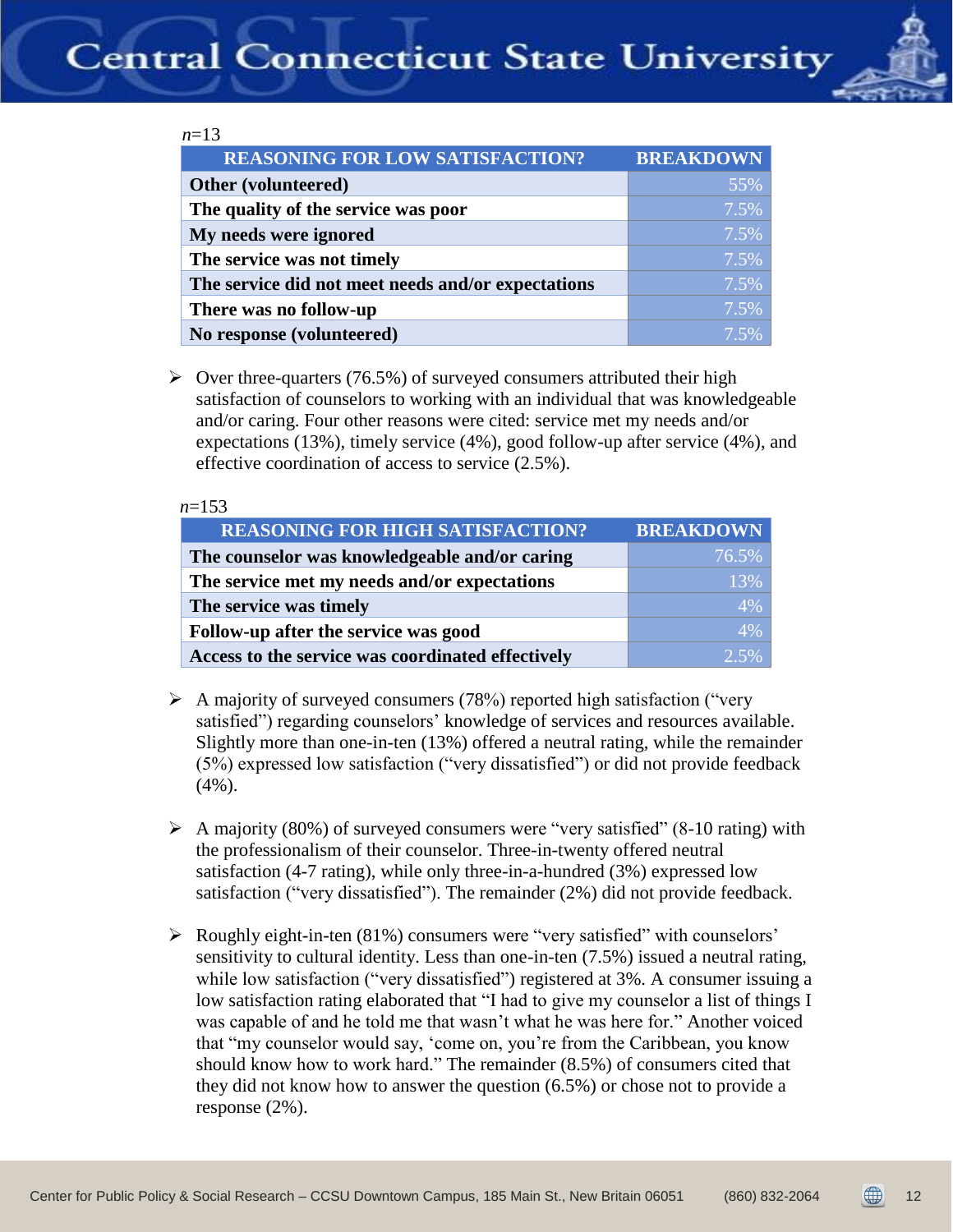

## <span id="page-12-0"></span>**OVERALL RATINGS**

 $10$ 

- $\triangleright$  Over two-thirds (67.5%) of all consumers issued a high satisfaction ("very") satisfied") rating in relation to their overall experience with BRS services. Slightly less than one-quarter (23%) provided a neutral rating, while less than one-in-ten (8.5%) issued a low satisfaction ("very dissatisfied") rating. The remaining 1% of consumers were divided between deciding not to answer and feeling unable to provide a response.
- $\triangleright$  Of those issuing a low satisfaction rating ("very dissatisfied") of their overall experience with BRS services, nearly one-third (32%) of consumers believe that the service did not meet their needs and/or expectations. Furthermore, over onein-five (21%) of respondents chose to provide a comment rather than select an answer choice. One such consumer reported, "I had a nightmarish experience where I needed training and for no reason I could fathom, they were withholding it from me." Another added that "it took a second counselor to help me and it took way too long to receive quality for the service."

| $n=19$                                                |                  |
|-------------------------------------------------------|------------------|
| <b>REASONING FOR LOW SATISFACTION?</b>                | <b>BREAKDOWN</b> |
| The service did not meet my needs and/or expectations | 32%              |
| Other (volunteered)                                   | 21%              |
| My needs were ignored                                 | 16%              |
| The service was not timely                            | 10.5%            |
| There was no follow-up                                | 10.5%            |
| The quality of the service was poor                   | 5%               |
| Don't know (volunteered)                              | $1\%$            |

 $\triangleright$  Of those issuing a "very satisfied" response towards overall experience with BRS service, half (50%) of them attributed satisfaction to a service that met their needs and/or expectations. Slightly more than one-quarter (26%) cited that the counselor was knowledgeable and/or caring, while just under one-in-ten (9%) opted to comment instead. One consumer enjoyed that "the place is quiet, calm, and business orientated." Another added that, "when I left, I knew exactly what was going to happen next instead of knowing what MIGHT happen." Consumer satisfaction was greatly impacted by successful job outcomes.

13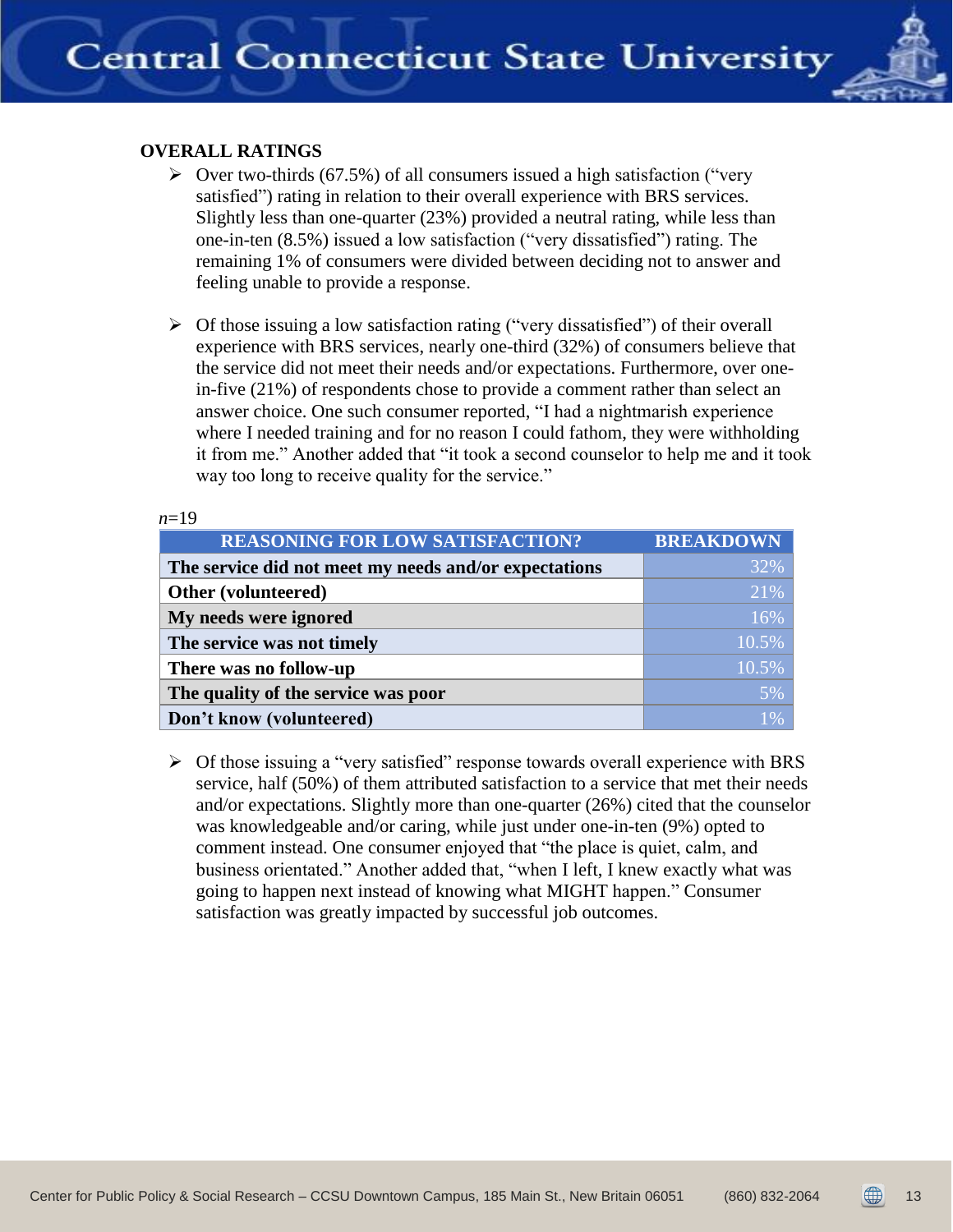

|--|--|

| <b>REASONING FOR HIGH SATISFACTION?</b>           | <b>BREAKDOWN</b> |
|---------------------------------------------------|------------------|
| The service met my needs and/or expectations      | 50%              |
| The counselor was knowledgeable and/or caring     | 26%              |
| Other (volunteered)                               | 9%               |
| The service was timely                            | 6%               |
| Follow-up after the service was good              | 6%               |
| Access to the service was coordinated effectively | 1.5%             |
| Don't know (volunteered)                          | $1.5\%$          |

- $\triangleright$  Of the primary services offered by BRS, over half (56%) of respondents identified job search assistance as the service they receive. Over three-in-twenty (16.5%) consumers reported using the vocational counseling, while assistive technology services (14%) rounded out the top-three. One consumer opting to provide an alternate response remarked that he/she was seeking "college help, attaching computer to wheelchair, and securing a summer job." Another consumer was seeking job search assistance, but no longer is because his/her disability [Diabetes] makes it impossible to "find work in the regular workforce."
- $\triangleright$  Over three-quarters (76%) of those surveyed stated that their needs were met with these services, while slightly more than one-in-five (21.5%) do not believe their needs were met. One dissatisfied consumer commented that "I was being connected with people that aren't helpful." Another voiced frustration when saying "I shouldn't have to convince them that my disability is valid." Overall, most of the consumers who were dissatisfied had yet to or failed to receive a job.
- $\triangleright$  Survey participants were asked how they heard about BRS, with over one-third (34%) citing referral through a health care provider. The other two major sources of referrals are a family member or a friend (24%) and school (21.5%). Participants electing the "other" option primarily cited "word of mouth" as the referral source.

| <b>HOW DID YOU HEAR ABOUT BRS?</b>          | <b>BREAKDOWN</b> |
|---------------------------------------------|------------------|
| From a healthcare provider                  | 34%              |
| From a family member or friend              | 24%              |
| <b>From school</b>                          | 21.5%            |
| From another state agency                   | 8%               |
| From the internet or other media source     | 6%               |
| Other (volunteered)                         | 5.5%             |
| <b>From an Independent Living Associate</b> | 1%               |

#### *n*=153

14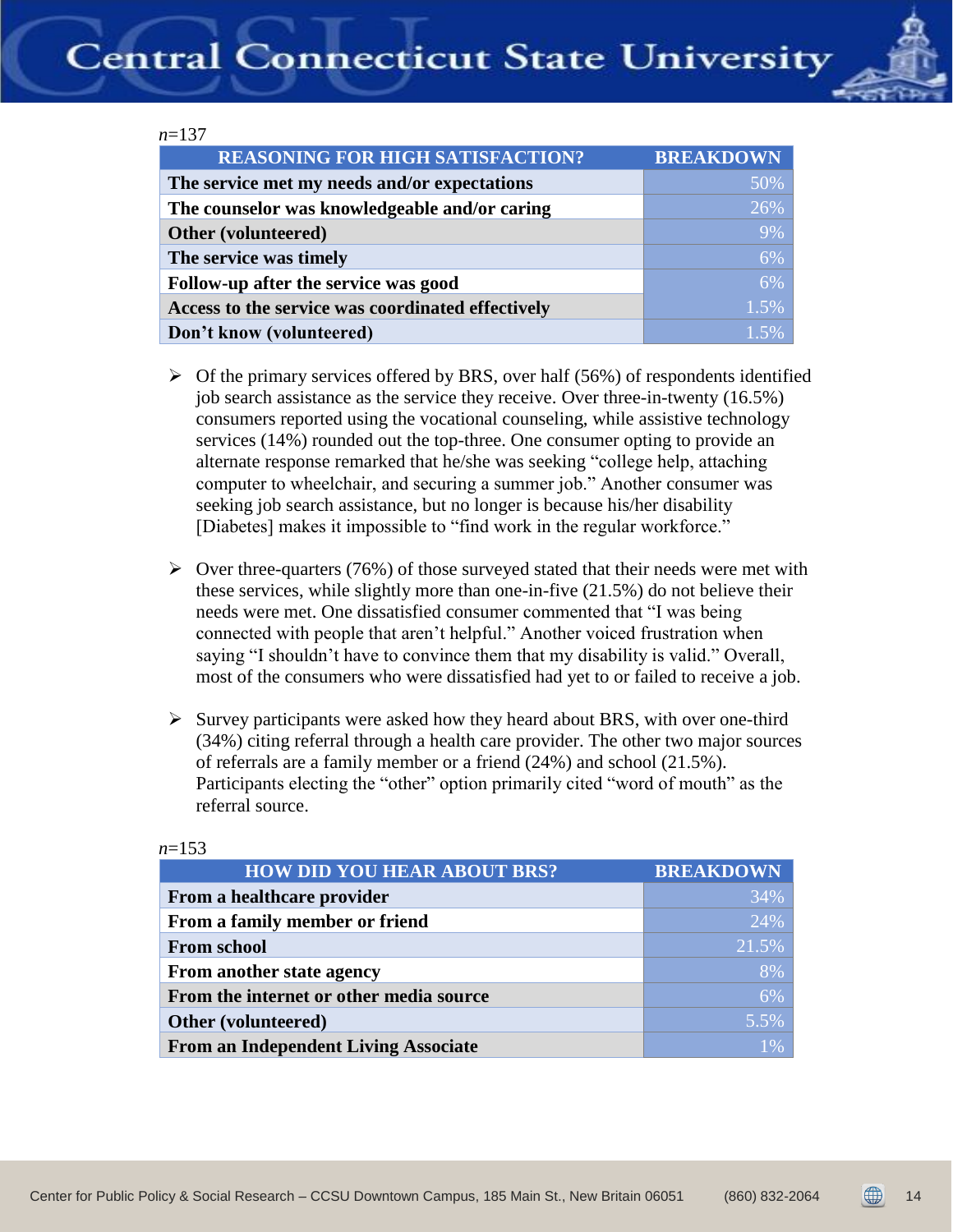

 $\triangleright$  Of the participants that received services from BRS, nine-in-ten (90%) consumers would recommend BRS to family and/or a friend. Less than one-in-ten (8.5%) would not recommend BRS to a family and/or a friend, with one consumer explaining "I don't feel like they really have the time to help everyone. The case load is definitely an issue and I feel like I've been left on my own." Another added to this point by stating "I haven't received an interview and it is a waste of time. There was no support."

## <span id="page-14-0"></span>**UNSUCCESSFUL OUTCOMES**

| $n=11$                                           |     |
|--------------------------------------------------|-----|
| WHY CASE CLOSED UNSUCCESSFULLY? PERCENTAGE       |     |
| Other (volunteered)                              | 55% |
| <b>BRS</b> lost communication with me            | 18% |
| I was no longer interested in receiving services | 9%  |
| I transferred to another agency                  | 9%  |
| <b>Transportation issues</b>                     |     |

- $\triangleright$  Over half (55%) of those asked why their case was closed unsuccessfully opted to vocalize a comment instead of selecting one of the options provided. An older woman had difficulty finding a job due to the combination of her age and illness, remarking "I was interviewed by a young woman old enough to be my daughter and they were not interested in hiring an older women […] They were looking for their peers and people who could stay with them a long time." Out of the remaining consumers, nearly one-in-five (18%) believe that BRS lost communication with them. The remainder equally reported each of the following: losing interest in receiving services (9%), transferring to another agency (9%), or having transportation issues (9%).
- $\triangleright$  Most (46%) of the unsuccessful outcome participants did not believe that BRS tried all resources and options before closing their case. Three-in-twenty (15.5%) felt that BRS did try all resources and options before closing their case. The remainder either did not know how to answer the question (23%) or chose not to provide a response (15.5%). Notably, when further probed to provide specifics on what resources or options BRS should have pursued prior to closing their case, consumers were universally unable to cite specific suggestions.
- $\triangleright$  Of the consumers experiencing an unsuccessful outcome, over two-thirds (69%) believed that BRS should have taken additional steps before closing their case, while the remainder either did not think any other steps could be taken (23%) or did not know how to answer the question (8%). One consumer commented that BRS "could have provided help to find a new job if the first one didn't hire." Another participant hoped that BRS "could have looked into issues with people's eyes and counselors that deal with that." The latter comment emphasizes the need for BRS employees to inform and refer consumers to the Bureau of Education and Services for the Blind (BESB).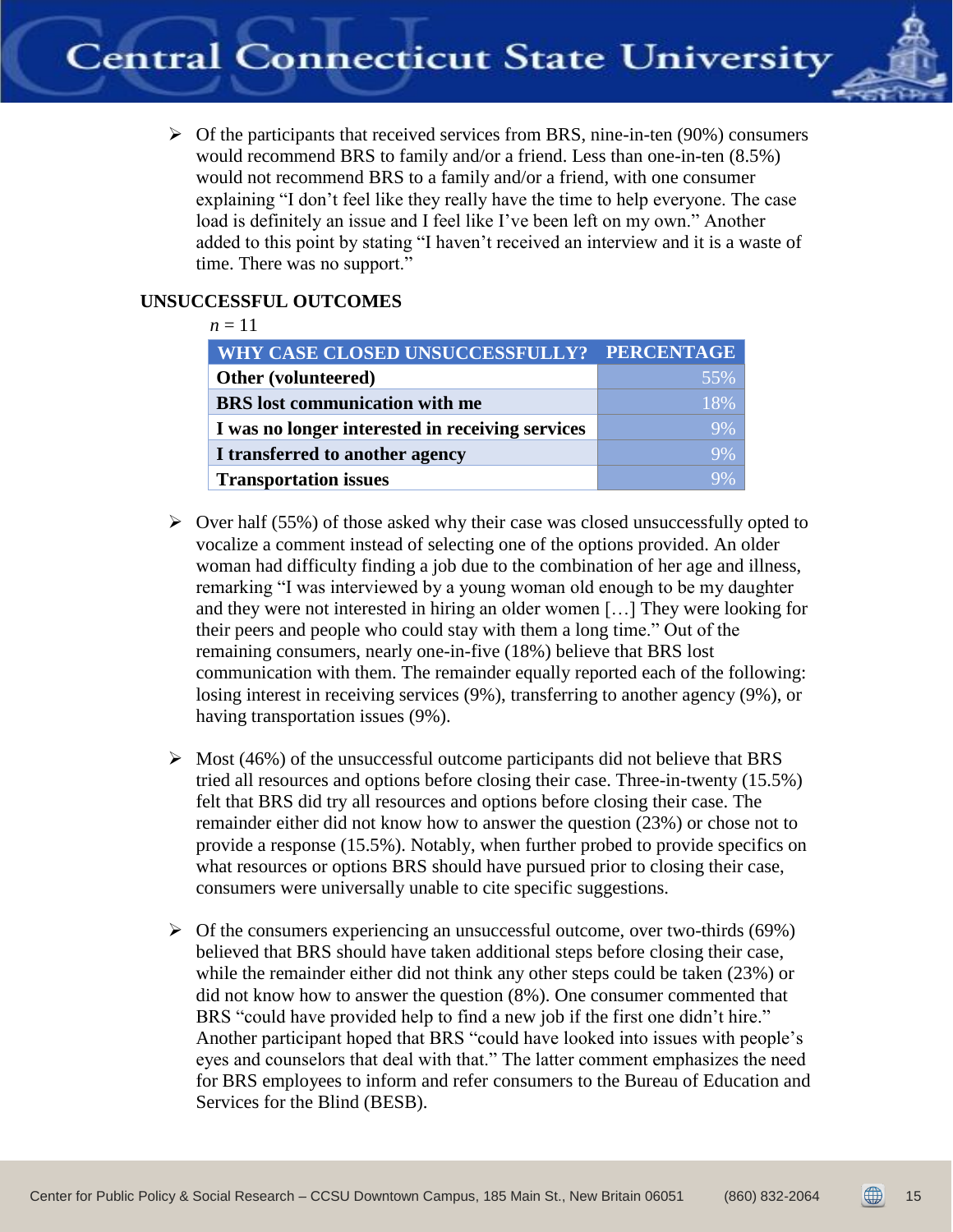

## <span id="page-15-0"></span>**COMPARISONS/CONNECTIONS**

A series of cross-tabulations were performed to determine correlations between variables. Numerous trends emerged when breaking down the data by the BRS office that consumers attended. When comparing current BRS status across BRS offices, Torrington (50%) and Enfield (40%) featured the highest percentage of consumers who were no longer receiving services and had their case closed successfully. Looking across the sample, New Britain (18.2%) and Stamford (14.3%) had the highest percentage of unsuccessful closures.

Consumers were also asked to report on their overall satisfaction of their BRS office. Offices receiving the highest percentage of "very satisfied" ratings included Manchester (100%), New London (100%), Danielson (100%), and Middletown (91.7%). Offices receiving the highest percentage of "very dissatisfied" ratings included East Hartford  $(20\%)$ , Stamford  $(16.7\%)$ , and Waterbury  $(10.5\%)$ . Torrington  $(50\%)$ , New Haven (29.7%) and Ansonia (23.1%) received the highest percentage of neutral ratings. When looking across BRS offices, a clear correlation exists between the percentage of active cases and the overall satisfaction ratings of the location. The larger the percentage of consumers reporting that they "applied for services and were currently receiving them," the higher the satisfaction rating for that particular office.

Correlations exist when comparing consumers' current BRS status across a variety of dimensions of their counselors. First, consumers were asked to report on their satisfaction of counselors' knowledge. Those who had their case closed successfully were most likely to report "high satisfaction" of counselors' knowledge (86.7%). Those currently receiving services also overwhelmingly reported "high satisfaction" of this measure (86.5%). Of those who were no longer receiving services and had their case closed unsuccessfully, less than two-in-ten (38.5%) reported "high satisfaction" of counselor knowledge. Reports of overall satisfaction with counselors followed a similar trend. Nearly nine-inten (89.4%) of those who had their case closed successfully reported high overall satisfaction of their counselors. Over four-in-five (83.7%) of those currently receiving services issued a "high satisfaction" rating. In contrast, slightly more than one-third (35.7%) of those who had their case closed unsuccessfully reported "high satisfaction" on the measure. Over two-in-five (42.9%) of consumers in this status category issued a "very dissatisfied" rating of their overall satisfaction of their counselor.

A strong correlation also exists between current BRS status and satisfaction with counselors' professionalism. Over nine-in-ten (93.5%) of those who had their case closed successfully reported "high satisfaction" with the professionalism of their counselor. Consumers currently receiving services also rated counselors highly in this regard, with just under nine-in-ten (89%) shared a "high satisfaction" rating. By contrast, slightly less than one-quarter (23.1%) of those who had their case closed unsuccessfully reported "high satisfaction" on this measure.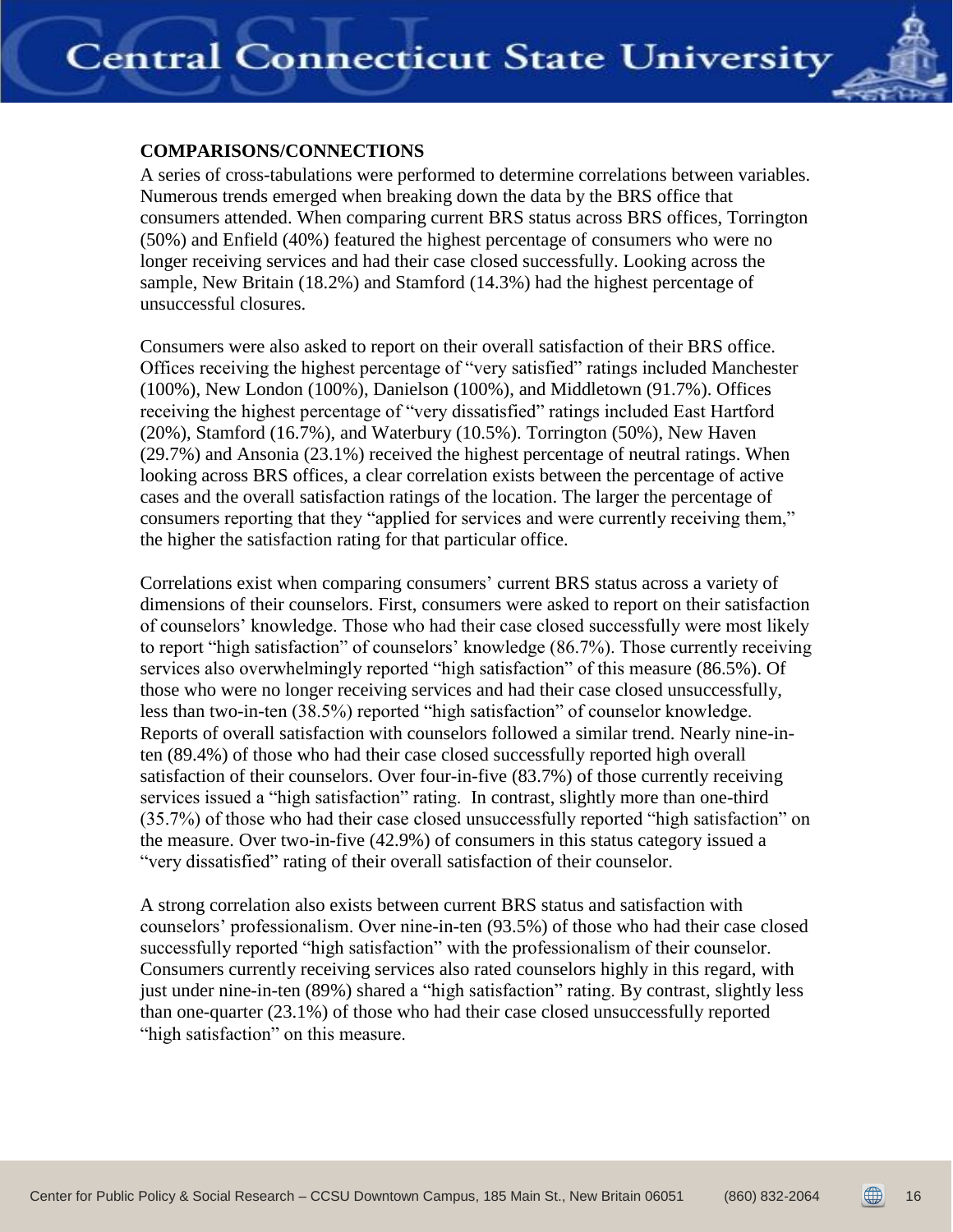

There were a few areas where statistical relationships were expected, but ultimately did not occur or did not reveal themselves as strongly as anticipated. Consumers were asked to rate their satisfaction on the extent to which BRS met their IPE. Consumers currently receiving services (72.3%) and those who had their case closed successfully (70.6%) were most likely to report high levels of satisfaction on the extent to which BRS met their IPE. Those consumers who had their case closed unsuccessfully were least likely to issue a high satisfaction rating on the question (23.1%). However, the relationship between successful case closure and overall satisfaction on the extent to which BRS met their IPE is not as strong as originally anticipated. Despite having their case closed successfully, roughly three-in-ten (29.4%) consumers with this case status reported neutral or dissatisfied ratings on the question. This suggests that while a case may be closed successfully, this does not necessarily mean that the consumer's IPE was followed.

Another unexpected finding was evident when asking consumers if they participated in the development of their IPE. Those who had their cases closed unsuccessfully reported the highest participation rates in the development of their IPE (78.6%). This suggests that there is no correlation between case success and participation in IPE development.

Those consumers who had their case closed successfully were most likely to report the highest levels of satisfaction with their overall experience with BRS. Over four-in-five (82.6%) consumers in this status category issued a "high satisfaction" on the measure, with individuals currently receiving services following closely behind (78.3% issuing "high satisfaction"). Only 15.4% of those who had their case closed unsuccessfully issued a "very satisfied" rating of their overall experience with BRS. Finally, consumers who had their case closed successfully were the most likely to recommend BRS to a friend, with over nine-in-ten (95.6%) issuing this opinion. Those currently receiving services were also extremely likely to recommend BRS to a friend (93.4%). Roughly threequarters (76.9%) of those who had their case closed unsuccessfully would recommend BRS to a friend.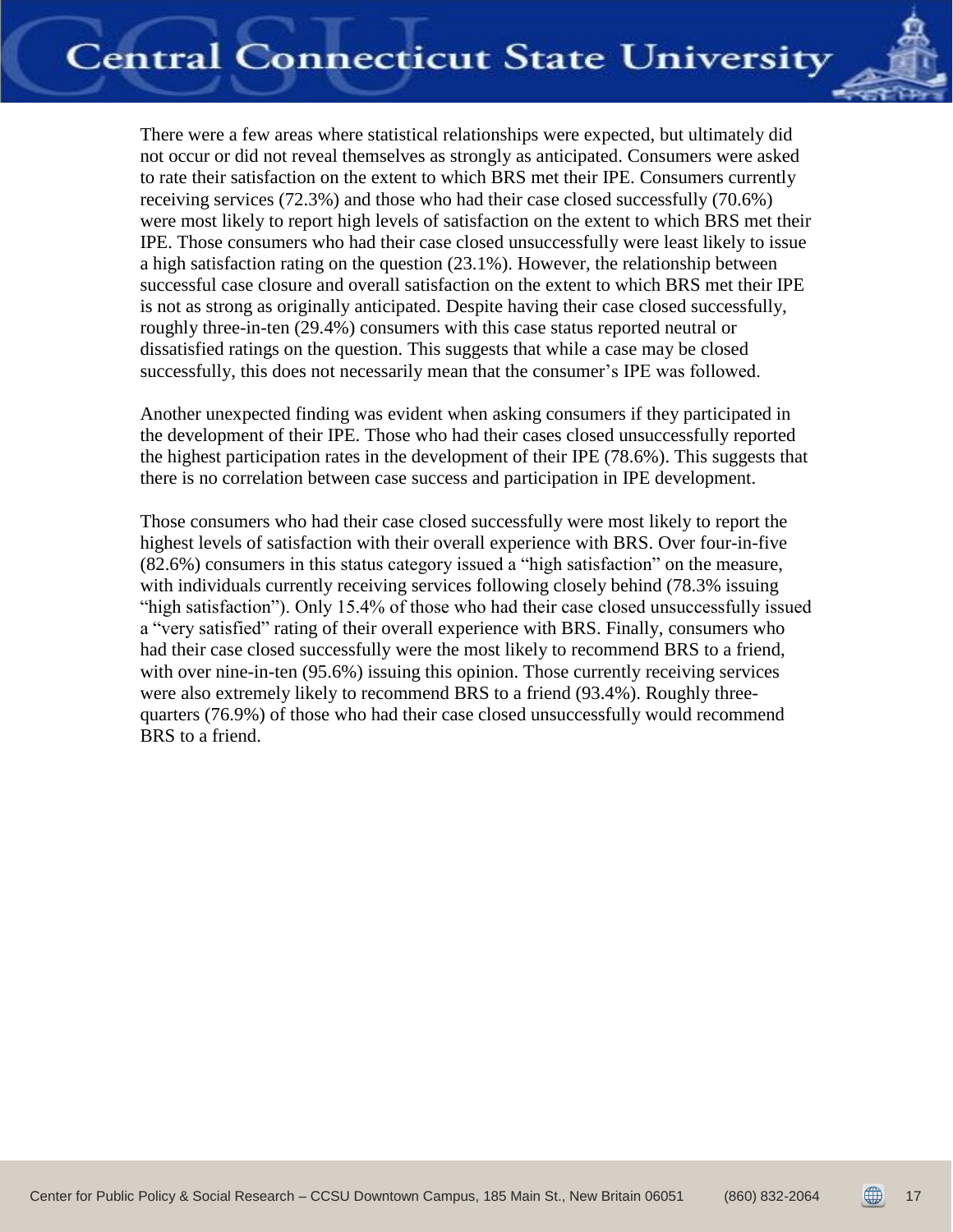

## <span id="page-17-0"></span>**ANNOTATED QUESTIONNAIRE**

Hello. May I please speak with [insert consumer's name]? My name is [insert caller's name]. I am calling on behalf of the Bureau of Rehabilitation Services, otherwise known as "BRS." We are conducting a survey to evaluate the job search services you applied for recently and we need your opinions. Your answers will be kept confidential and will only be used in an effort to improve the BRS program. Your name will not be connected with any information in the final report. You are free to skip questions you do not want to answer or stop your participation at any time. The survey will take less than fifteen minutes of your time. May I have permission to continue with the survey?

Insert consumer's name (Last, First).

- **I.** First, I would like to ask you some general questions about the types of services you received from the Bureau of Rehabilitation Services (BRS), as well as your opinions regarding your first visit at the BRS office.
	- **1.** Why did you come to BRS?

|--|

| <b>REASON FOR COMING TO BRS</b>                | <b>BREAKDOWN</b> |
|------------------------------------------------|------------------|
| To get help finding a job                      | 71%              |
| To receive a hearing aid                       | 16%              |
| To receive education or training to get a job  | 7%               |
| To get help keeping a job                      | 4%               |
| To receive home or motor vehicle modifications | 1%               |
| Don't know (volunteered)                       | 1%               |
| No response (volunteered)                      |                  |

**2.** Were you able to find the BRS Office?

*n*=203

| YES | NO   | <b>DON'T</b><br><b>KNOW</b> | NО<br><b>RESPONSE</b> |
|-----|------|-----------------------------|-----------------------|
|     | - 70 |                             |                       |

**3.** Was the BRS Office accessible?

| $n=203$ |      |                             |                       |
|---------|------|-----------------------------|-----------------------|
| YES     | NO   | <b>DON'T</b><br><b>KNOW</b> | NO<br><b>RESPONSE</b> |
| 94%     | 5.5% | .5%                         | _                     |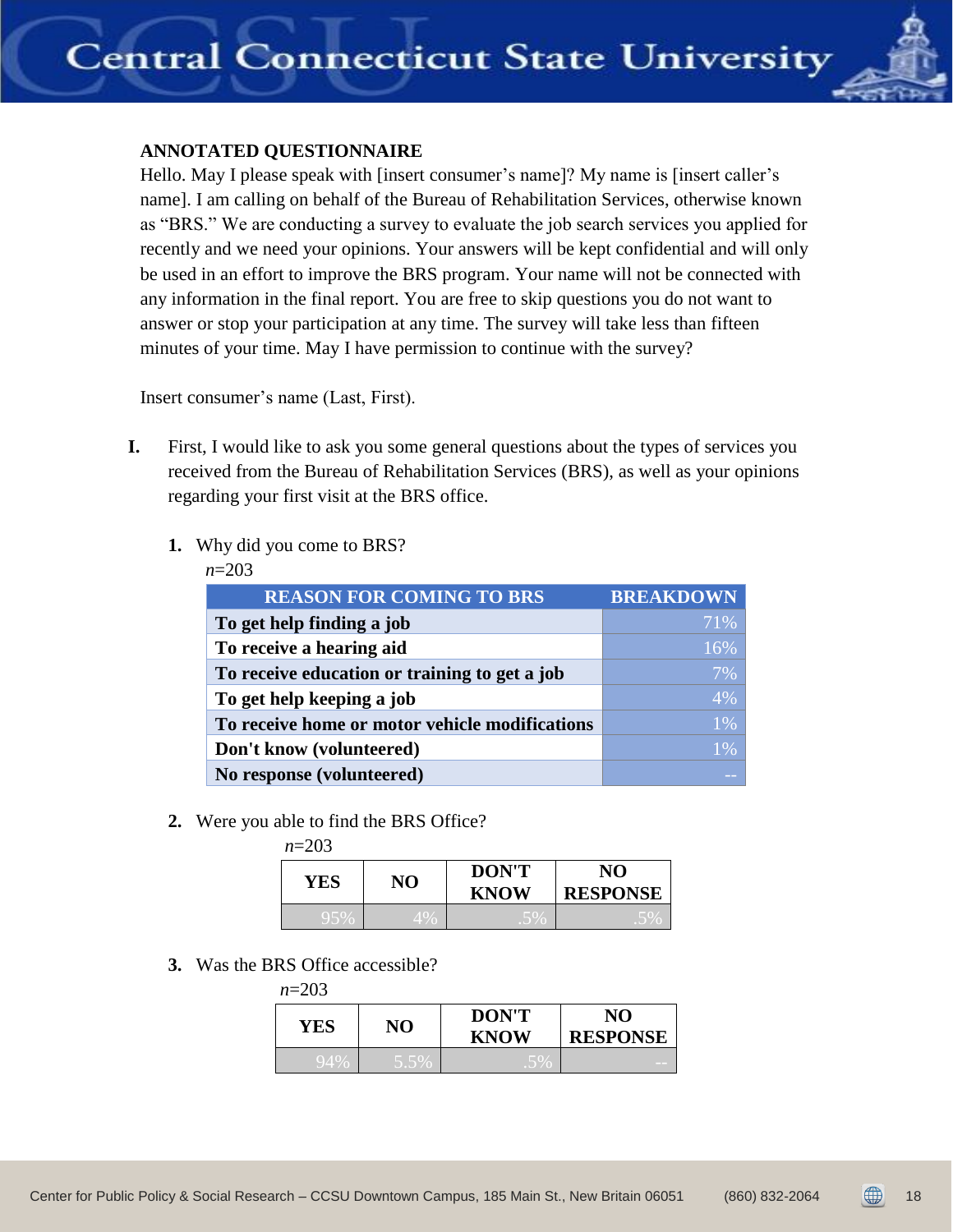

**A.** If "NO" was chosen, why did you find the BRS Office inaccessible?

- "The elevator is always malfunctioning."
- "Having to use the automated security system was a pain."
- "There was a lot of trouble with the intercom system."
- "It was confusing that the parking area and the way into the building were two different entities."
- **4.** Please reflect on your current status with BRS. Which category describes your case now?

*n=*202

| <b>CURRENT BRS STATUS</b>                                 | <b>BREAKDOWN</b> |
|-----------------------------------------------------------|------------------|
| Applied for services & currently receiving services       | 47%              |
| No longer receiving services & case closed successfully   | 23%              |
| Applied for services, but not yet receiving them          | 21%              |
| No longer receiving services & case closed unsuccessfully | 8%               |
| Don't know (volunteered)                                  | $1\%$            |
| No response (volunteered)                                 |                  |

**5.** Did you get an explanation of what services were available?

| $n=202$ |     |     |                             |                       |
|---------|-----|-----|-----------------------------|-----------------------|
|         | YES | NO  | <b>DON'T</b><br><b>KNOW</b> | NO<br><b>RESPONSE</b> |
|         | 85% | 14% | $1\%$                       | _                     |

**6.** Were you found eligible for services within a reasonable time?

*n*=201

| YES | NO | <b>STILL</b><br><b>WAITING</b> | <b>DON'T</b><br><b>KNOW</b> | NO<br><b>RESPONSE</b> |
|-----|----|--------------------------------|-----------------------------|-----------------------|
|     | 9% | $J$ , $J$ /(                   | $\sim$                      |                       |

**A.** If "NO" was chosen, why was the timeframe unreasonable?

- "I was frustrated with the person assigned to me. I wasn't getting a response within a reasonable time."
- "It took months."
- "It took months and I needed help."
- "It was really hard to get an appointment, and then I had to see several people."
- "Too much red tape."
- "It took over a month for each step."
- "It took three months to determine eligibility."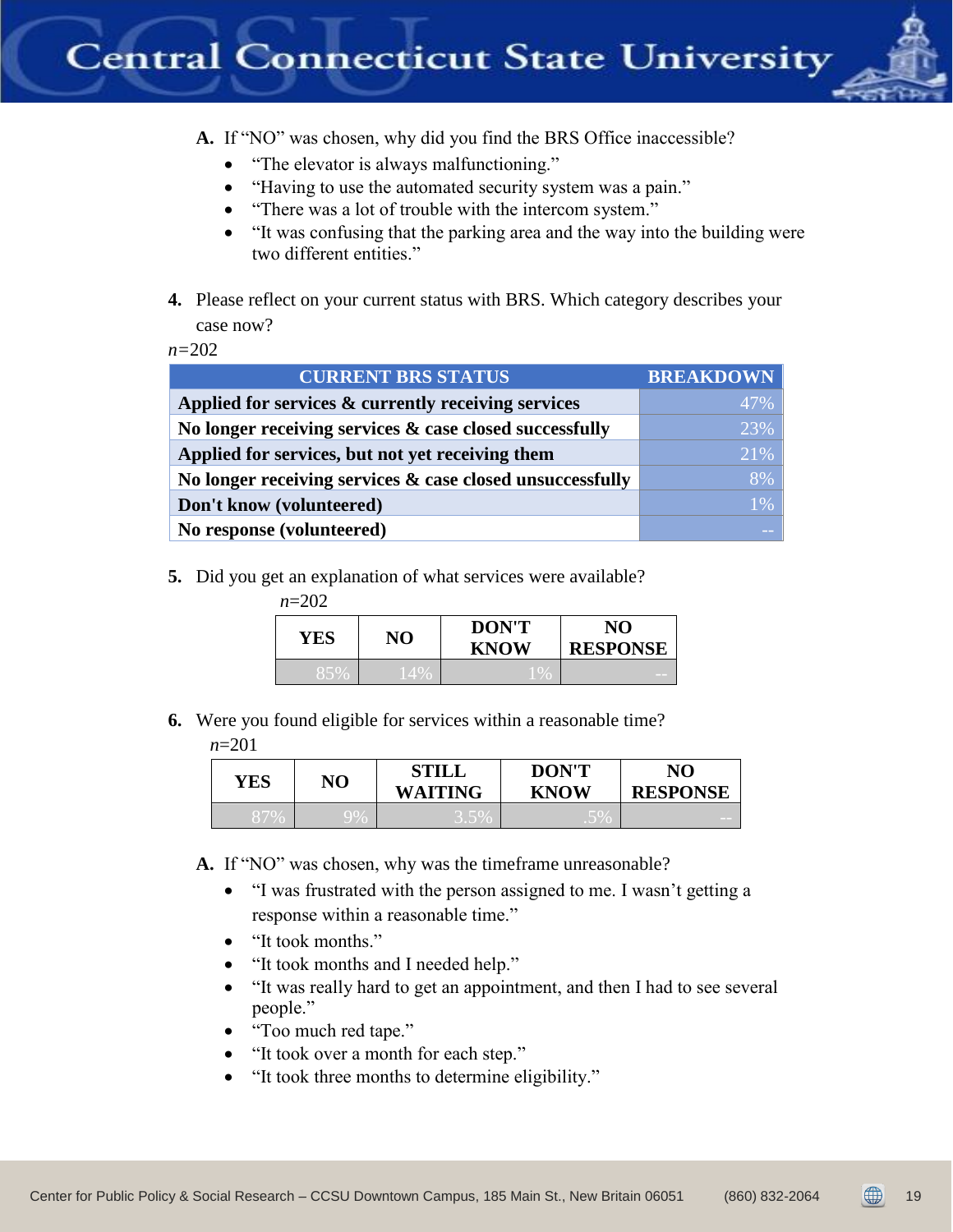

**B.** If eligibility has been determined, approximately how many weeks did it take to determine your eligibility for services?

*n*=180

| <b>HOW MANY WEEKS FOR ELIGIBILITY? PERCENTAGE</b> |     |
|---------------------------------------------------|-----|
| 2 weeks or less                                   | 23% |
| 3-5 weeks                                         | 35% |
| 6-8 weeks                                         | 12% |
| More than 9 weeks                                 | 8%  |
| Don't know (volunteered response)                 | 21% |
| No response (volunteered response)                | 1%  |

**7.** Was there a reasonable amount of time between the initial meeting with BRS and your next steps?

| YES | NO     | NO<br><b>RESPONSE</b> | DON'T<br><b>KNOW</b> |
|-----|--------|-----------------------|----------------------|
|     | $14\%$ | J 70                  |                      |

- **A.** If "NO" was chosen, why was the timeframe unreasonable?
	- "I fell through the cracks while someone was changing their position."
	- "Working around my schedule and the BRS schedule was really hard."
	- "It was ridiculously long. My friend told me they would help, so I signed up, but then we both ended up leaving."
	- "I felt like they were too busy for me."
- **8.** Were your rights and responsibilities related to the Vocational Rehabilitation program explained to you?

| $n=199$ |
|---------|
|---------|

| YES   | NО     | <b>DON'T</b><br><b>KNOW</b> | NO<br><b>RESPONSE</b> |
|-------|--------|-----------------------------|-----------------------|
| 90.5% | J.J 70 | 4%                          |                       |

- **A.** If "NO" was chosen, to the best of your understanding, why were your rights and responsibilities not explained?
	- "I asked questions and they never explained anything."
	- "Never explained much to me, just said sign here."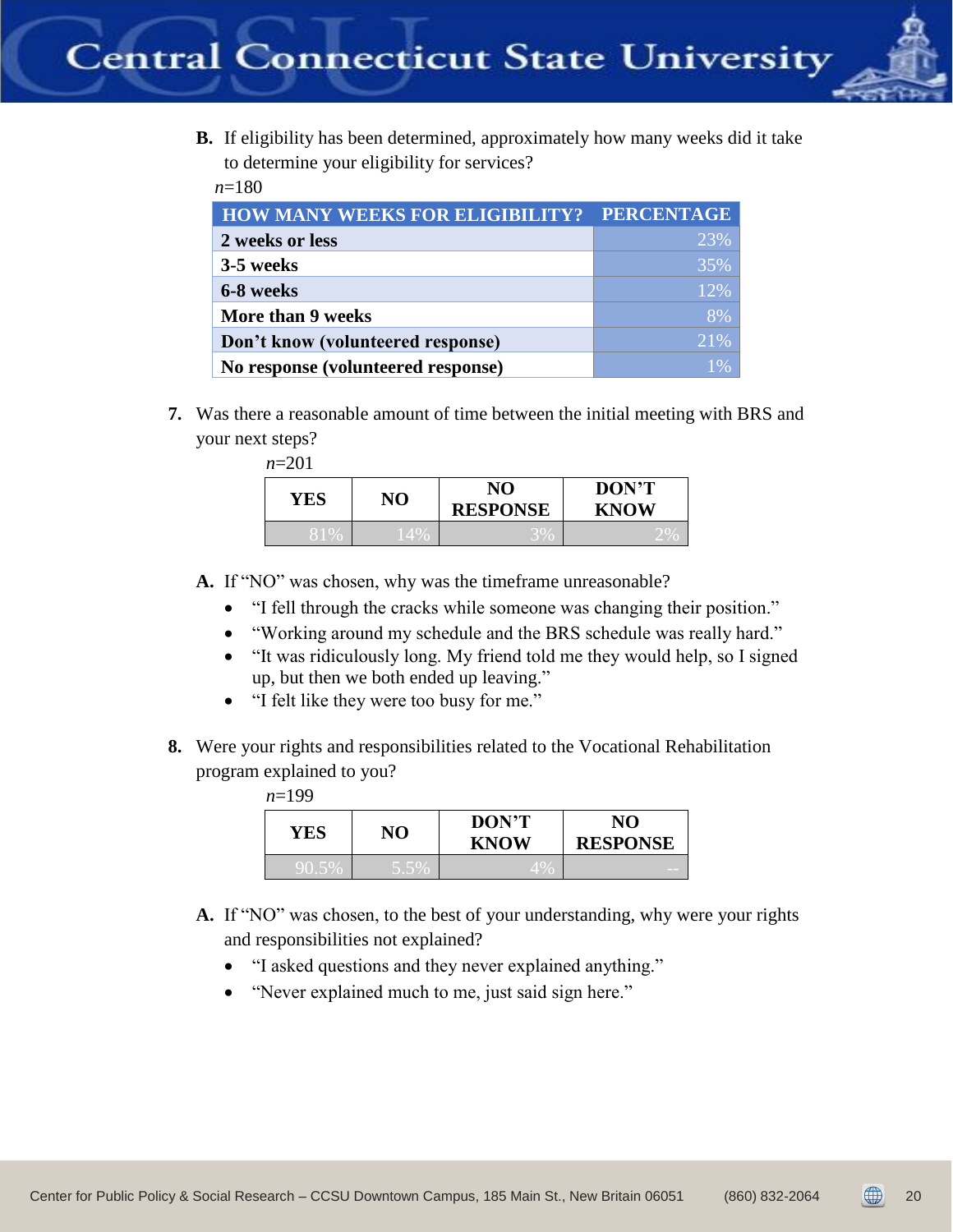

**9.** Did you fully understand these rights?

*n*=199

| YES     | NO    | <b>DON'T</b><br><b>KNOW</b> | NΟ<br><b>RESPONSE</b> |
|---------|-------|-----------------------------|-----------------------|
| $\circ$ | 4.JY0 |                             |                       |

- **A.** If "NO" was chosen, what did you not understand with these rights?
	- "My disability gives me a hard time understanding things."
	- "It was just all complicated."
	- "In some areas, it was hard to comprehend."
- **10.** Do you know what to do if you are unhappy with services or if you disagree with a decision from BRS?

*n=*199

| YES | NO  | <b>DON'T</b><br><b>KNOW</b> | NО<br><b>RESPONSE</b> |
|-----|-----|-----------------------------|-----------------------|
| 64% | 29% |                             |                       |

- **A.** If "NO" was chosen, do you have anything else to share on this topic?
	- "I would rather just leave BRS."
	- "I don't know where to start."
	- "I don't see that they are trying to help me so much."
	- "I still didn't find a job. BRS is a waste of time."
	- "I was qualified and met some opportunities but they did not meet my needs. After the last opportunity, BRS called and just closed my case. I didn't know what to do."
- **II.** I am now going to ask you some questions about your Individualized Plan for Employment, or IPE, including some ratings of this service. We will use a scale of 1 to 10, where 1 means "very dissatisfied" and 10 means "very satisfied." With that scale in mind, please rate the following questions:

**11.** Did you participate in the development of your IPE?

| $n=195$ |       |                       |                             |
|---------|-------|-----------------------|-----------------------------|
| YES     | NO    | NO<br><b>RESPONSE</b> | <b>DON'T</b><br><b>KNOW</b> |
| 71%     | 24.5% | 4.5%                  | __                          |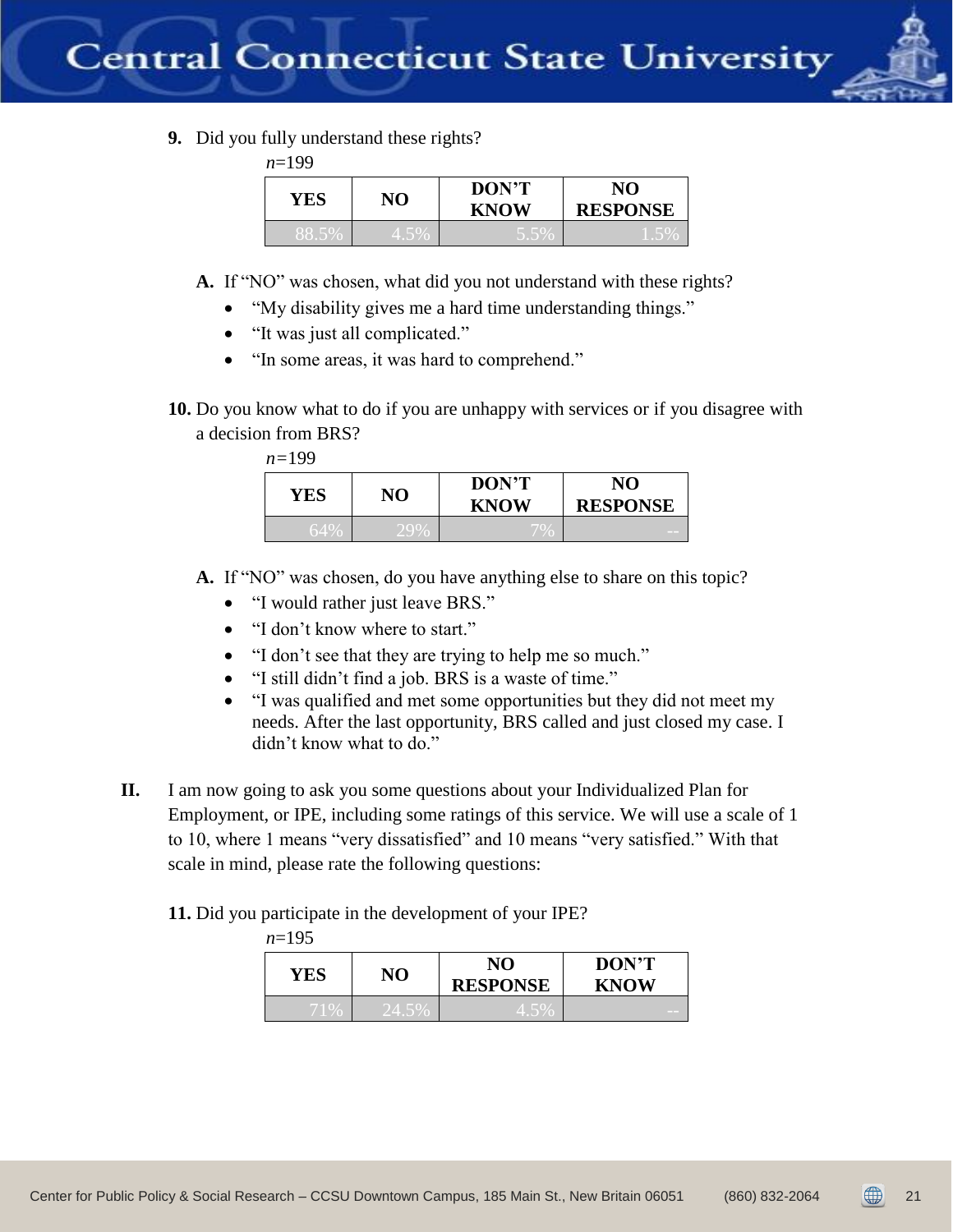

- **A.** If "NO" was chosen, why did you not participate in the development of your IPE?
	- "All I wanted was some volunteer work, 10-15 hours a week, but they told me that's not what they do. Then they started cancelling my appointments and never following up."
	- "I laid down in bed for five months. I have basically been immobile since my condition developed, so there's nothing I can do."
	- "I already knew what to do. There was no need for a plan."
	- "I missed the meeting where that was done."
	- "I recently had surgery, so I couldn't."
	- "Physical therapy held this process up."
- **12.** On a scale from 1 to 10, how satisfied were you with the extent to which your counselor helped you develop your IPE?

| $n = 166$ |
|-----------|
|-----------|

| <b>RATING</b>           | <b>BREAKDOWN</b> |
|-------------------------|------------------|
| 1-3 (Very Dissatisfied) | 7%               |
| 4-7 (Neutral)           | 26%              |
| 8-10 (Very Satisfied)   | 55%              |
| Don't know/No response  | 12%              |

**13.** Again using the 1 to 10 scale, how satisfied were you with the extent to which BRS met your IPE?

| $n=165$                 |                  |
|-------------------------|------------------|
| <b>RATING</b>           | <b>BREAKDOWN</b> |
| 1-3 (Very Dissatisfied) | 12%              |
| 4-7 (Neutral)           | 20%              |
| 8-10 (Very Satisfied)   | 52%              |
| Don't know/No response  | 16%              |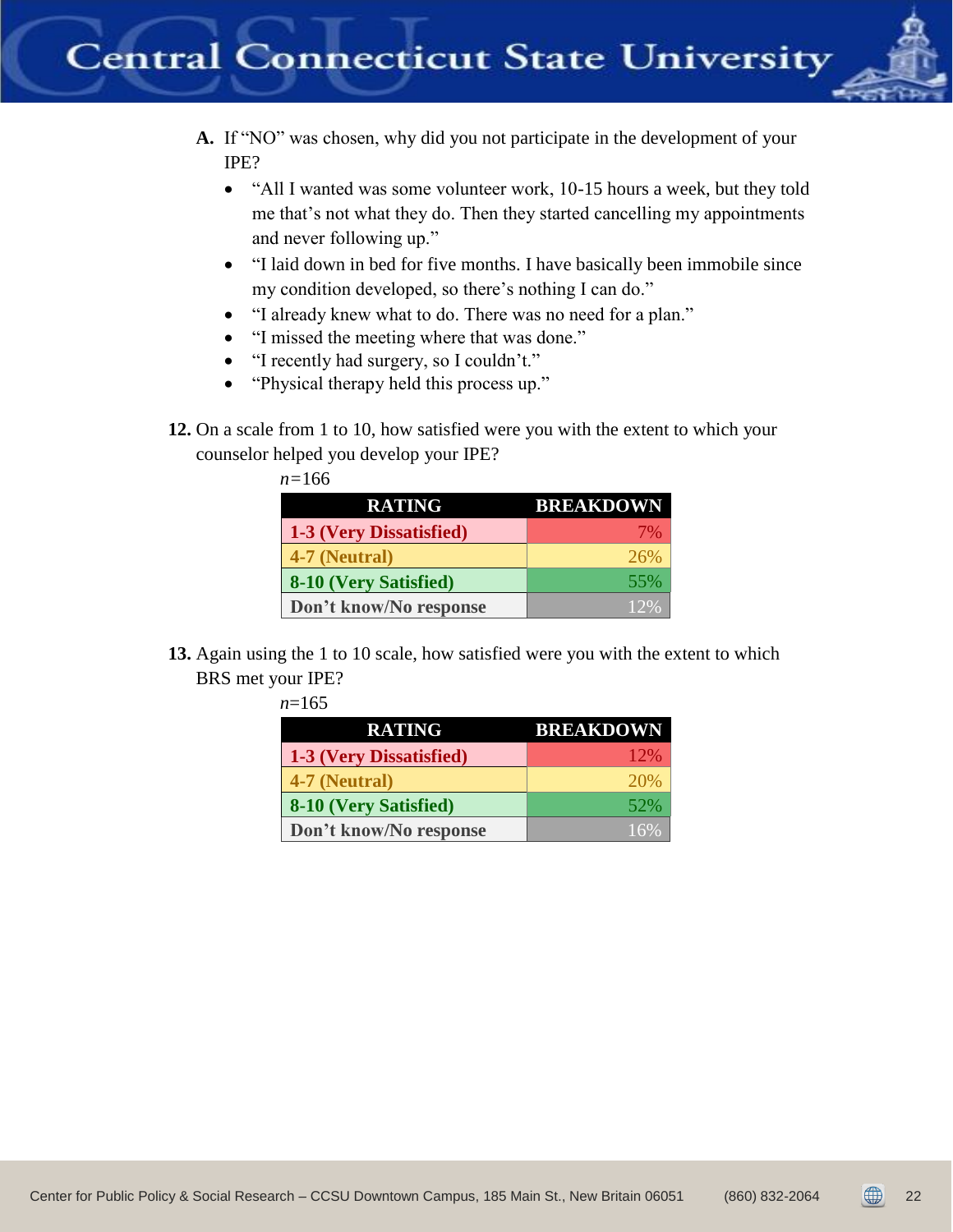

**A.** We are interested in improving the services that are offered. You mentioned that overall you were "very dissatisfied." What was the main reason you were not satisfied with the services you received?

#### *n*=21

| <b>REASONING FOR LOW SATISFACTION?</b>                | <b>BREAKDOWN</b> |
|-------------------------------------------------------|------------------|
| The service did not meet my needs and/or expectations | 24%              |
| There was no follow-up                                | 24%              |
| Other (volunteered)                                   | 19%              |
| My needs were ignored                                 | 14%              |
| The service was not timely                            | 9%               |
| The quality of the service was poor                   | 5%               |
| Don't know (volunteered)                              | 5%               |
| No response (volunteered)                             |                  |

**B.** If "OTHER" was selected or a consumer further elaborated:

- "I am not sure that BRS has very much experience working with people with my skill set and education level. I felt that sometimes they didn't even know what to do with me. I felt that I had no one to go to to advocate for me."
- "My needs were ignored. I asked about trade school and some other things, but they just brushed it off. I brought a couple of different things to my counselor's attention but they did nothing to help me."
- **C.** What was the main reason that you were "very satisfied" with the services that you received?

| <b>REASONING FOR HIGH SATISFACTION?</b>           | <b>BREAKDOWN</b> |
|---------------------------------------------------|------------------|
| The service met my needs and/or expectations      | 49%              |
| The counselor was knowledgeable and/or caring     | 35%              |
| The service was timely                            | 8%               |
| Other (volunteered)                               | 4%               |
| Access to the service was coordinated effectively | 2%               |
| Follow-up after the service was good              | 2%               |
| Don't know (volunteered)                          |                  |
| No response (volunteered)                         |                  |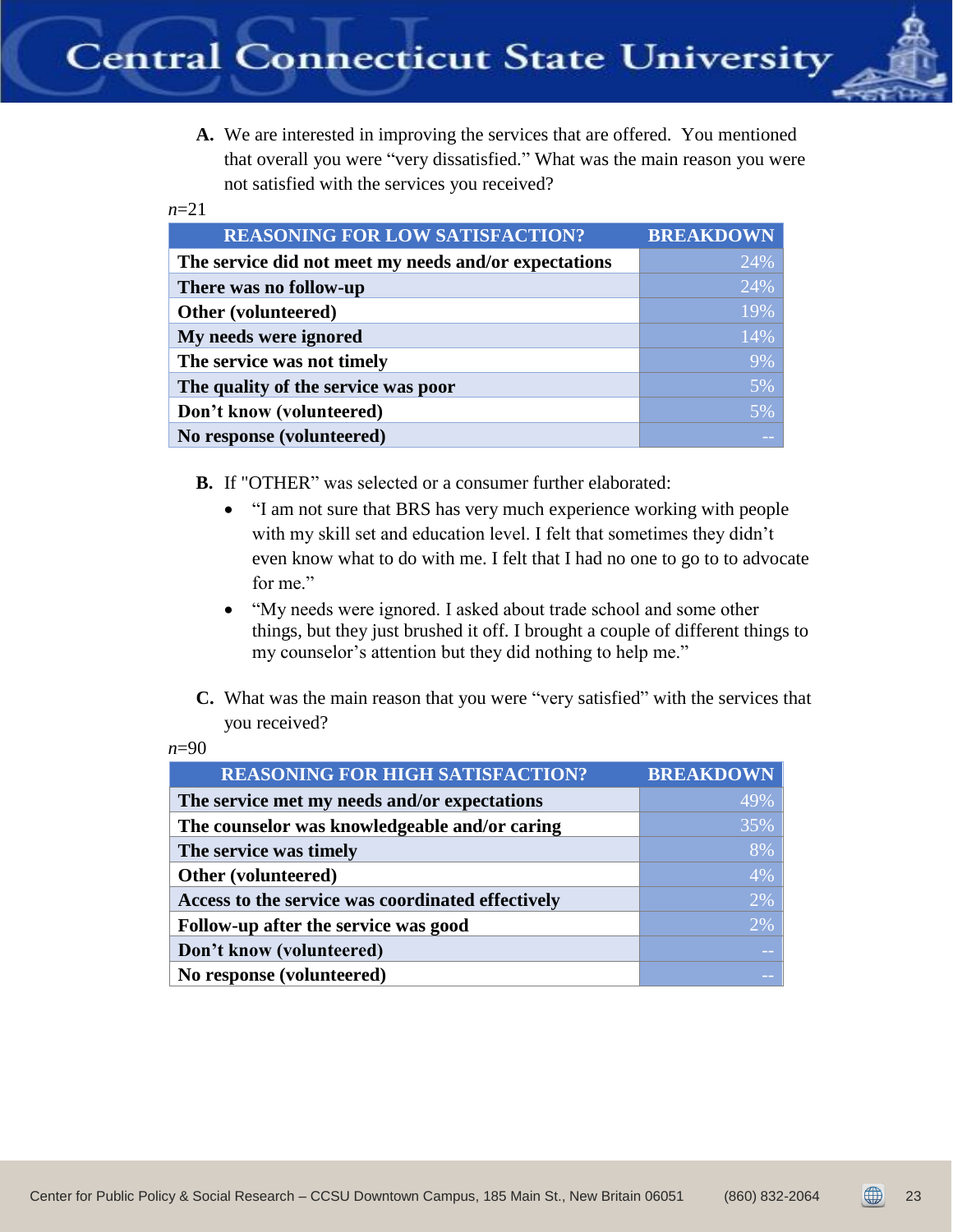

- **D.** If "OTHER" was selected or a consumer further elaborated:
	- "They pointed me in a direction in a time where I had none."
	- "I wasn't judged or looked down upon."
	- "It was fast, they cared a lot, and they helped me find a job AND keep it."
- **III.** I am now going to ask you to rate your experience with your BRS counselor. Again, we will use a scale of 1 to 10, where 1 means "very dissatisfied" and 10 means "very satisfied." With that scale in mind, please rate the following questions:

**14.** Overall, how satisfied were you working with your counselor?

*n*=200

| <b>RATING</b>           | <b>BREAKDOWN</b> |
|-------------------------|------------------|
| 1-3 (Very Dissatisfied) | $6.5\%$          |
| 4-7 (Neutral)           | 15.5%            |
| 8-10 (Very Satisfied)   | 76.5%            |
| Don't know/No Response  | 1.5%             |

**A.** We are interested in improving the services that are offered. You mentioned that overall you were "very dissatisfied." What was the main reason you were not satisfied working with your counselor?

 *n*=13

| <b>REASONING FOR LOW SATISFACTION?</b>             | <b>BREAKDOWN</b> |
|----------------------------------------------------|------------------|
| Other (volunteered)                                | 55%              |
| The quality of the service was poor                | 7.5%             |
| My needs were ignored                              | 7.5%             |
| The service was not timely                         | 7.5%             |
| The service did not meet needs and/or expectations | 7.5%             |
| There was no follow-up                             | 7.5%             |
| No response (volunteered)                          | 7.5%             |
| Don't know                                         |                  |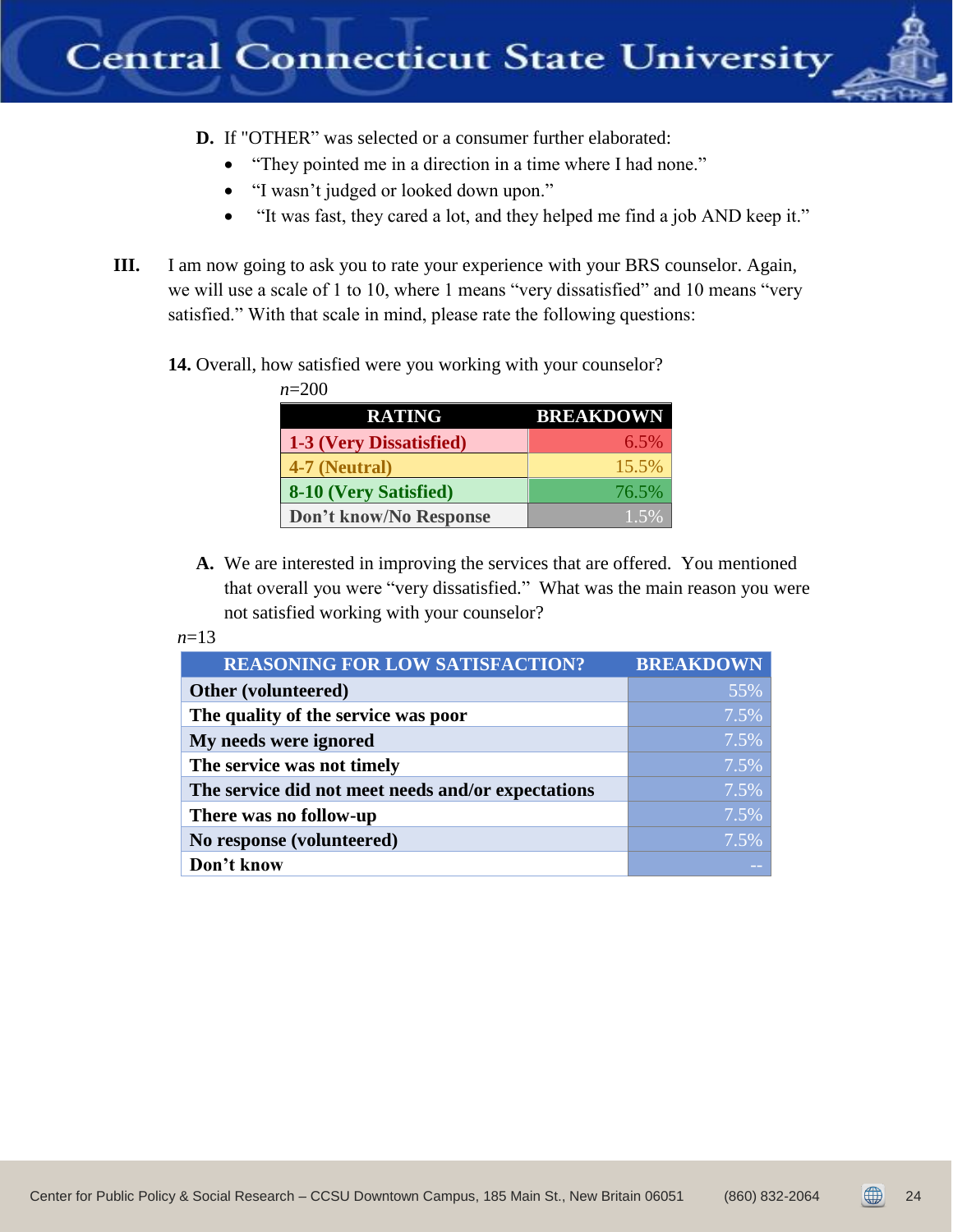

**B.** If "OTHER" was selected or consumer further elaborated:

- "He doesn't like me…he's treating me like dirt."
- "She set me up with a vendor who has not kept in contact with me at all."
- "Counselor would miss meetings entirely or show up very late."
- "My counselor insisted that despite my education that I do clerical work and I have two Master's Degrees."
- "Things aren't just going well. I feel ignored, I'm not getting answers, and it's becoming less obvious what BRS can actually do for me."
- "I keep being switched counselors."
- **C.** What was the main reason you were "very satisfied" working with your counselor?

 *n*=153

| <b>REASONING FOR HIGH SATISFACTION?</b>           | <b>BREAKDOWN</b> |
|---------------------------------------------------|------------------|
| The counselor was knowledgeable and/or caring     | 76.5%            |
| The service met my needs and/or expectations      | 13%              |
| The service was timely                            | 4%               |
| Follow-up after the service was good              | 4%               |
| Access to the service was coordinated effectively | 2.5%             |
| Other (volunteered)                               |                  |
| Don't know (volunteered)                          |                  |
| No response                                       |                  |

**15.** How satisfied were you/are you with your counselor's knowledge of services and resources to help you?

| n=199                   |                  |
|-------------------------|------------------|
| <b>RATING</b>           | <b>BREAKDOWN</b> |
| 1-3 (Very Dissatisfied) | 5%               |
| 4-7 (Neutral)           | 13%              |
| 8-10 (Very Satisfied)   | 78%              |
| Don't know/No response  |                  |

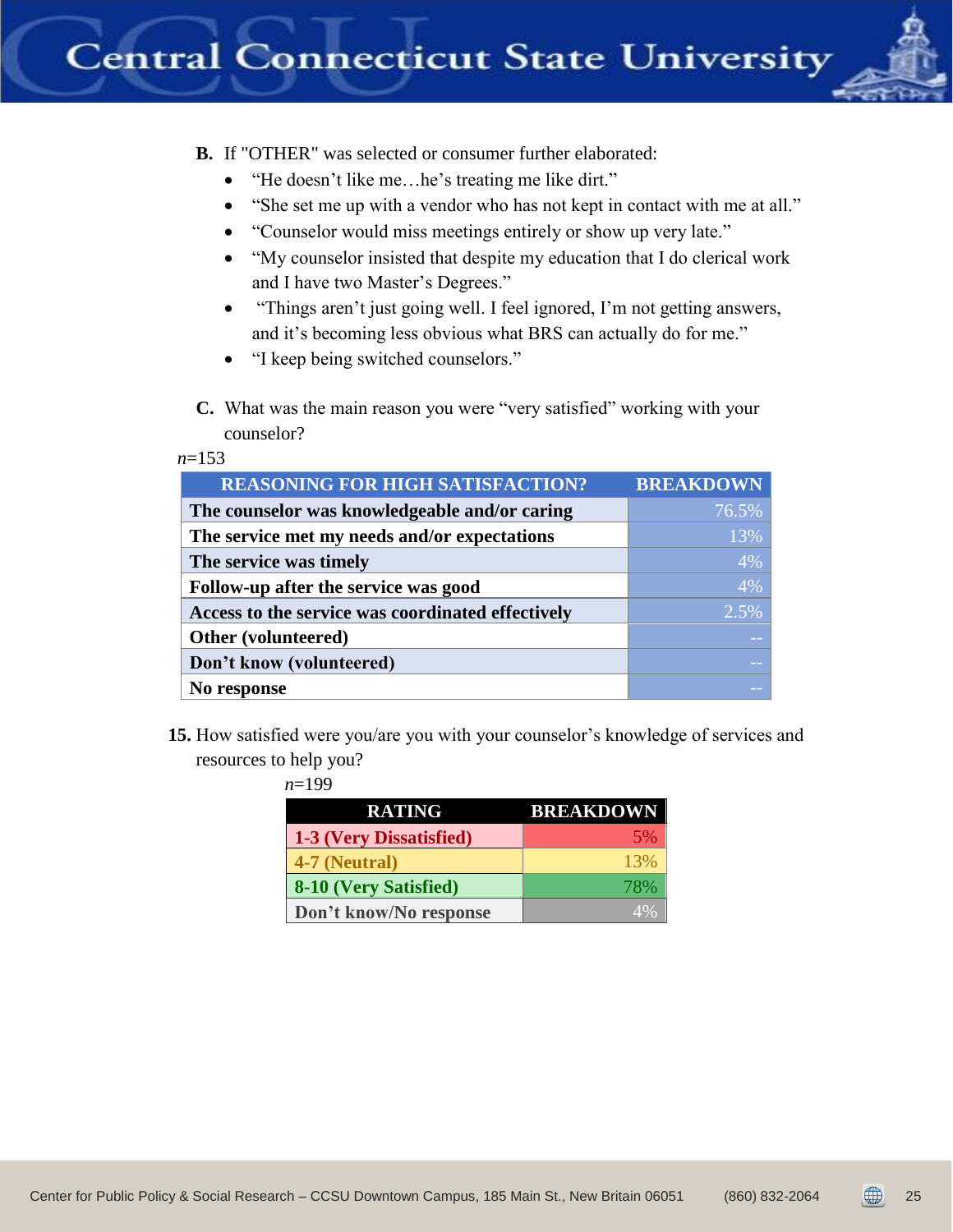

**16.** How satisfied were you/are you with the professionalism of your counselor?

*n*=199

| <b>RATING</b>           | <b>BREAKDOWN</b> |
|-------------------------|------------------|
| 1-3 (Very Dissatisfied) | <b>3%</b>        |
| 4-7 (Neutral)           | 15%              |
| 8-10 (Very Satisfied)   | 80%              |
| Don't know/No response  | 2%               |

**17.** How satisfied were you/are you that your counselor was sensitive to your cultural identity?

| $n=199$                 |                  |
|-------------------------|------------------|
| <b>RATING</b>           | <b>BREAKDOWN</b> |
| 1-3 (Very Dissatisfied) | 3%               |
| 4-7 (Neutral)           | 7.5%             |
| 8-10 (Very Satisfied)   | 81%              |
| Don't know/No response  | 8.5%             |

- **A.** If "very dissatisfied," what could your counselor have done to be more sensitive to your cultural identity?
	- "I had to give him a list of things I was capable of and he told me that wasn't what he was here for."
	- "She looked at me funny."
	- "Counselor would say, 'come on, you're from the Caribbean, you know should know how to work hard."
	- "I don't know, just be more tolerant."
- **IV.** I am now going to ask you some general questions about your experience with BRS.

**18.** How would you rate your overall experience with BRS?

| $n=199$ |                         |                  |
|---------|-------------------------|------------------|
|         | <b>RATING</b>           | <b>BREAKDOWN</b> |
|         | 1-3 (Very Dissatisfied) | 8.5%             |
|         | 4-7 (Neutral)           | 23%              |
|         | 8-10 (Very Satisfied)   | 67.5%            |
|         | Don't know/No response  | $1\%$            |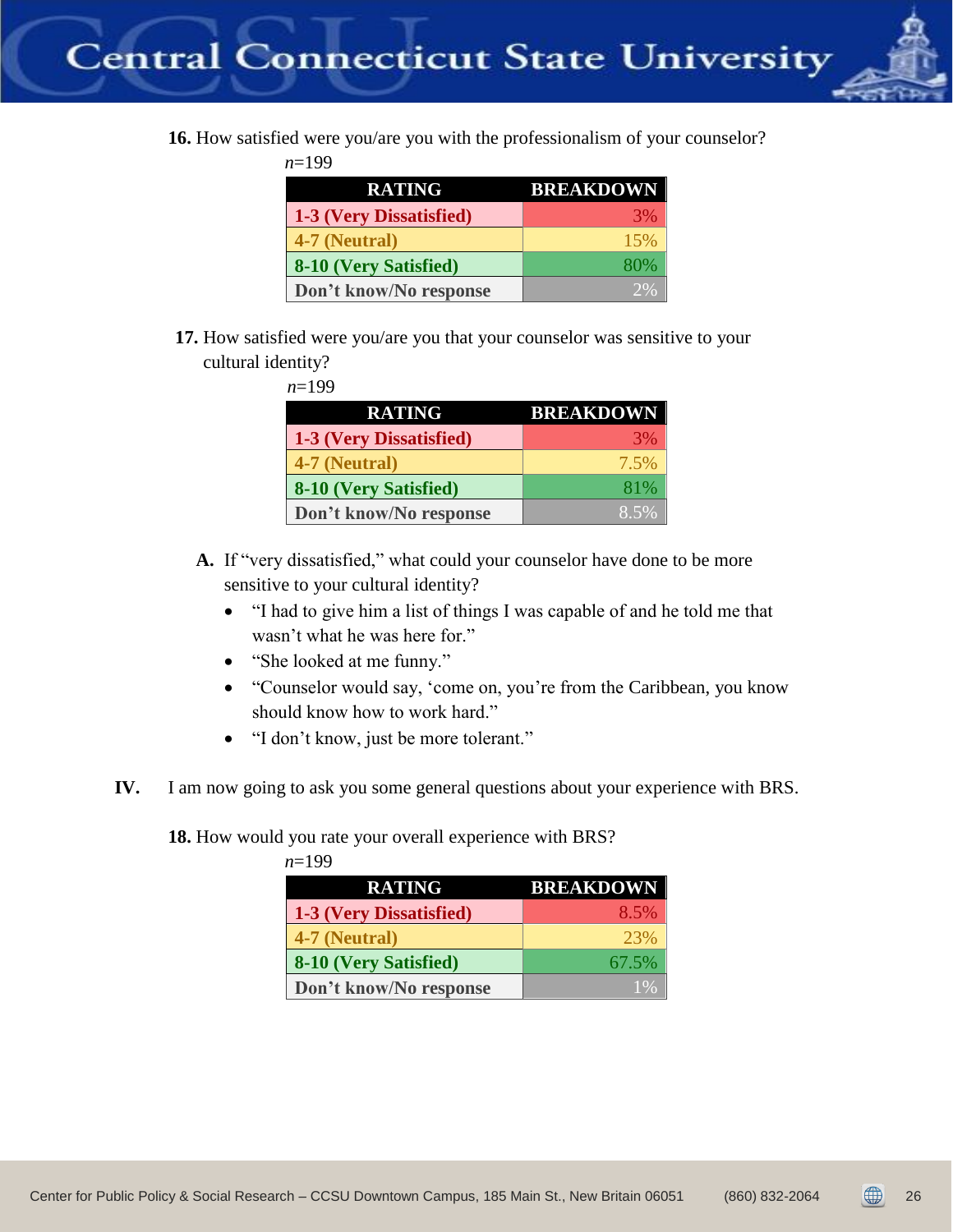

**A.** We are interested in improving the services that are offered. You mentioned that overall you were "very dissatisfied. What was the main reason you were not satisfied with your overall experience with BRS?

 *n=*19

| <b>REASONING FOR LOW SATISFACTION?</b>                | <b>BREAKDOWN</b> |
|-------------------------------------------------------|------------------|
| The service did not meet my needs and/or expectations | 32%              |
| Other (volunteered)                                   | 21%              |
| My needs were ignored                                 | 16%              |
| The service was not timely                            | 10.5%            |
| There was no follow-up                                | 10.5%            |
| The quality of the service was poor                   | 5%               |
| Don't know (volunteered)                              | 1%               |
| No response (volunteered)                             |                  |

**B.** If "OTHER" was selected or consumer further elaborated:

- "I had a nightmarish experience where I needed training and for no reason I could fathom, they were withholding it from me."
- "It took a second counselor to help me and it took way too long to receive quality for the service."
- "I have no belief that my counselor is doing much to contact me because things take months."
- "No one wanted to help me. I've been through every counselor in that office."
- **C.** What was the main reason you were "very satisfied" with your overall experience with BRS?

*n*=137

| <b>REASONING FOR HIGH SATISFACTION?</b>           | <b>BREAKDOWN</b> |
|---------------------------------------------------|------------------|
| The service met my needs and/or expectations      | 50%              |
| The counselor was knowledgeable and/or caring     | 26%              |
| Other (volunteered)                               | 9%               |
| The service was timely                            | 6%               |
| Follow-up after the service was good              | 6%               |
| Access to the service was coordinated effectively | 1.5%             |
| Don't know (volunteered)                          | 1.5%             |
| No response (volunteered)                         |                  |

27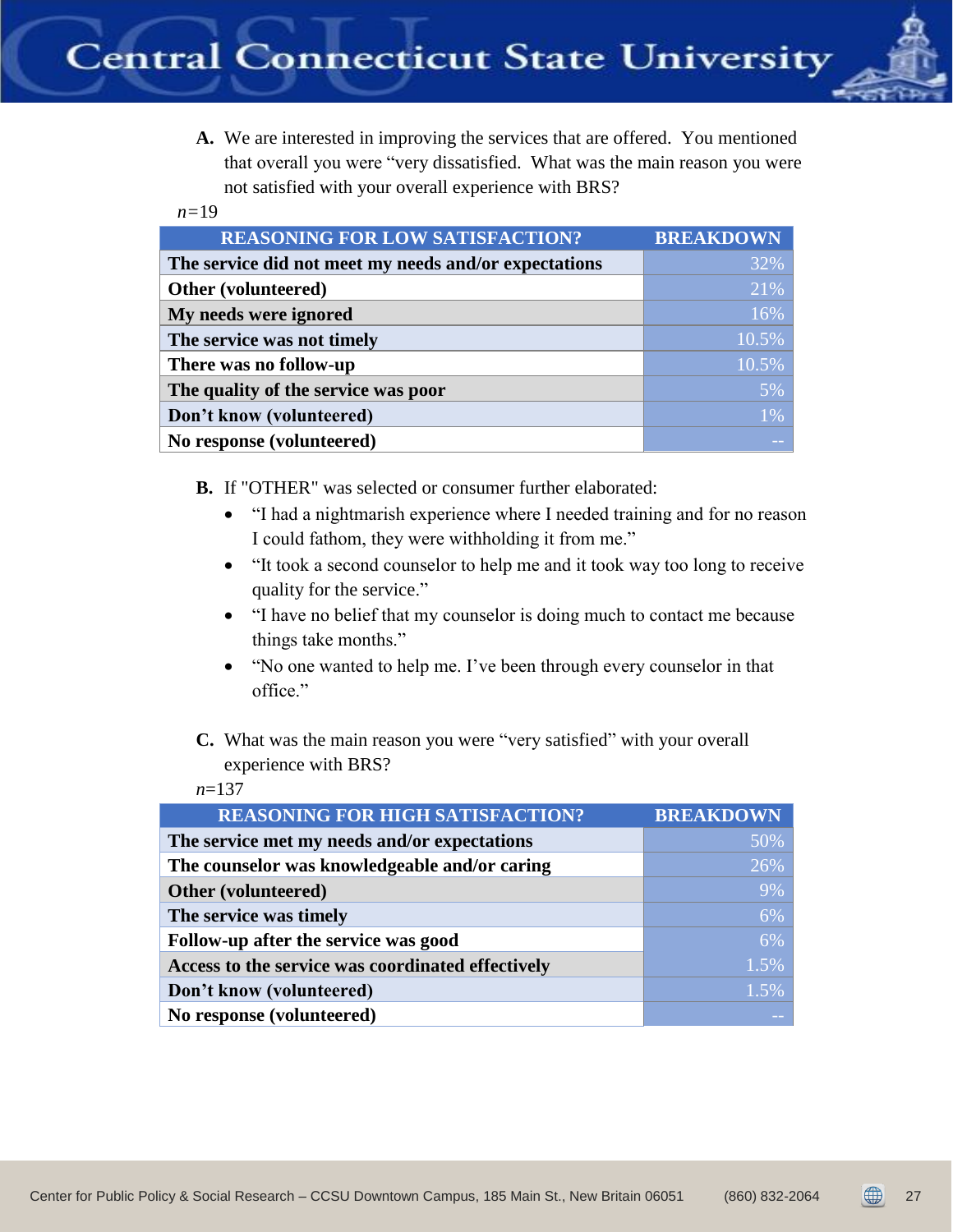

**D.** If "OTHER" was selected or consumer further elaborated:

- "The place is quiet, calm, and business orientated."
- "I was pleased with the patience of BRS."
- "BRS offers options, counseling, and personal flexibility."
- "They were very helpful and helped me develop skills for me to find a job."

## **19.** What primary service did you receive from BRS (select one)?

| $n = 199$                                  |                  |
|--------------------------------------------|------------------|
| PRIMARY SERVICE RECEIVED                   | <b>BREAKDOWN</b> |
| <b>Job search assistance</b>               | 56%              |
| <b>Vocational counseling</b>               | 16.5%            |
| <b>Assistive technology services</b>       | 14%              |
| Other (volunteered)                        | 7.5%             |
| <b>Skills training or career education</b> | 5.5%             |
| <b>Benefits counseling</b>                 | $.5\%$           |
| Don't know (volunteered)                   |                  |
| No response (volunteered)                  |                  |

**A.** If "NO" was selected or consumer further elaborated:

- "Hearing aids" (repeated multiple times)
- "Permanently mounted hand controls for a vehicle."

## **20.** Were your needs met?

## *n*=199

| YES | NO                           | <b>DON'T</b><br><b>KNOW</b> | NO<br><b>RESPONSE</b> |
|-----|------------------------------|-----------------------------|-----------------------|
|     | a de la provincia del contro |                             |                       |

- **B.** If "NO" was selected, how were your needs not met?
	- "No one is getting back to me."
	- "I don't have a job yet." (repeated numerous times)
	- "I shouldn't have to convince them that my disability is valid."
	- "Some programs were helpful, some were so unprofessional that they were actually offensive."
	- "They didn't do much for me."
	- "They didn't talk to me about what was going on. When expressing what I wanted, I felt dejected and not empowered."
	- "They had no idea what they were doing. I went a whole year without a job."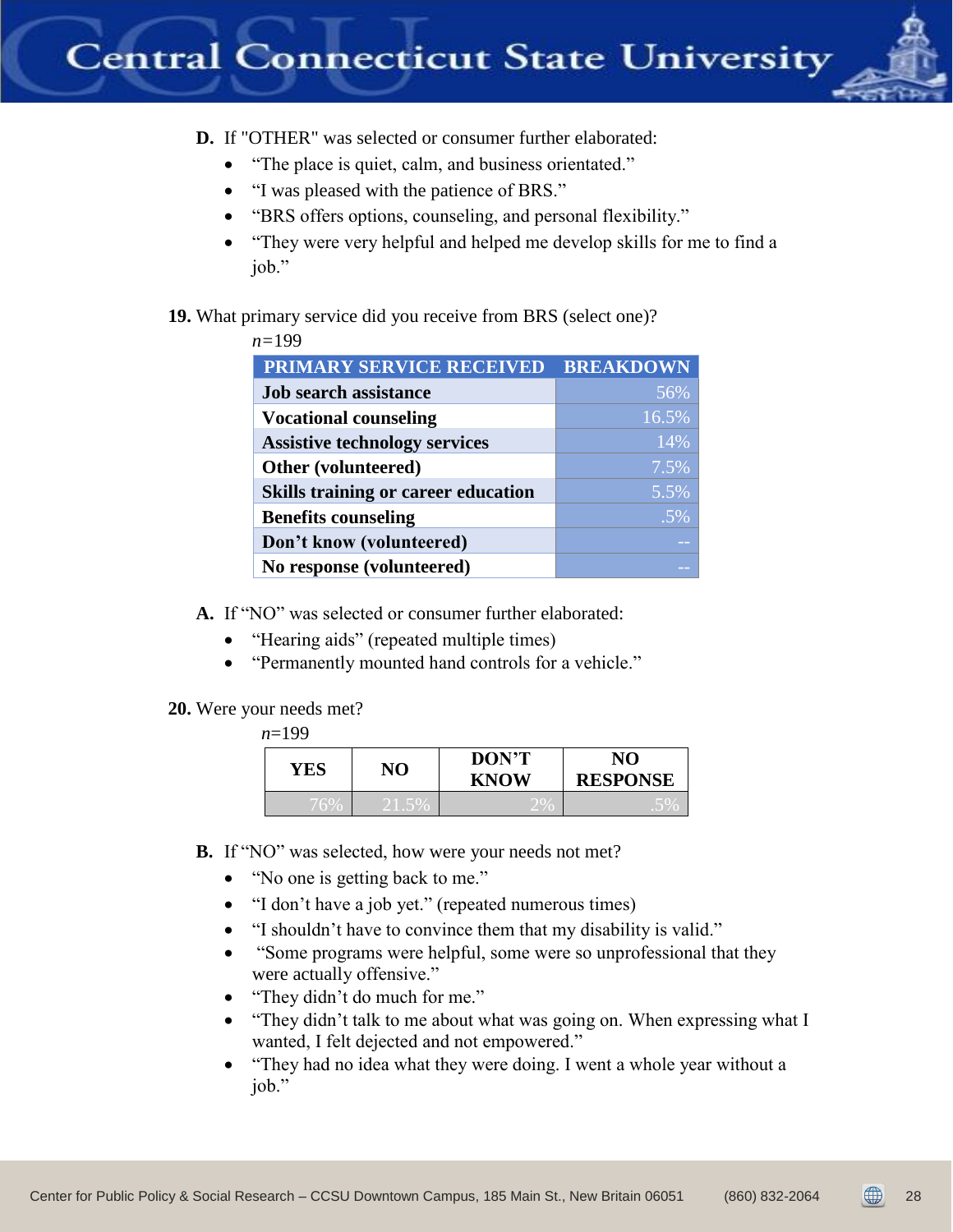

**21.** How did you hear about BRS (select one)?

*n=*199

| <b>HOW DID YOU HEAR ABOUT BRS?</b>          | <b>BREAKDOWN</b> |
|---------------------------------------------|------------------|
|                                             |                  |
| From a healthcare provider                  | 34%              |
| From a family member or friend              | 24%              |
| <b>From school</b>                          | 21.5%            |
| From another state agency                   | 8%               |
| From the internet or other media source     | 6%               |
| Other (volunteered)                         | 5.5%             |
| <b>From an Independent Living Associate</b> | $1\%$            |
| No response                                 |                  |

- **A.** If "OTHER" was selected or consumer further elaborated:
	- "Word of mouth" (referenced numerous times)
	- "Outreach Ministry"
- **22.** Based on your experience, would you recommend BRS to family and/or friend?

| $n=199$ |      |                             |                       |
|---------|------|-----------------------------|-----------------------|
| YES     | NO   | <b>DON'T</b><br><b>KNOW</b> | NO<br><b>RESPONSE</b> |
| 90%     | 8.5% | $\sqrt{6}$                  | .570                  |

- **A.** If "NO" was chosen, why would you not recommend BRS to a family and/or friend?
	- "I don't feel like they really have time to help everyone. The case load is definitely an issue and I feel like I've been left on my own."
	- "I haven't had an interview and it was a waste of time. There was no support."
	- "It takes so long."
	- "Not to anyone with proper education."
	- "Not unless I hated them."
	- "Not unless they have months to wait around."
	- "They might run through the same trouble of multiple trial periods like me."
	- "Unprofessional, ill-suited staff."
- **V.** I am now going to ask you about your case being closed unsuccessfully (this section only pertains to consumers that received services and had their case closed unsuccessfully – skip to question 26 if case was closed successfully).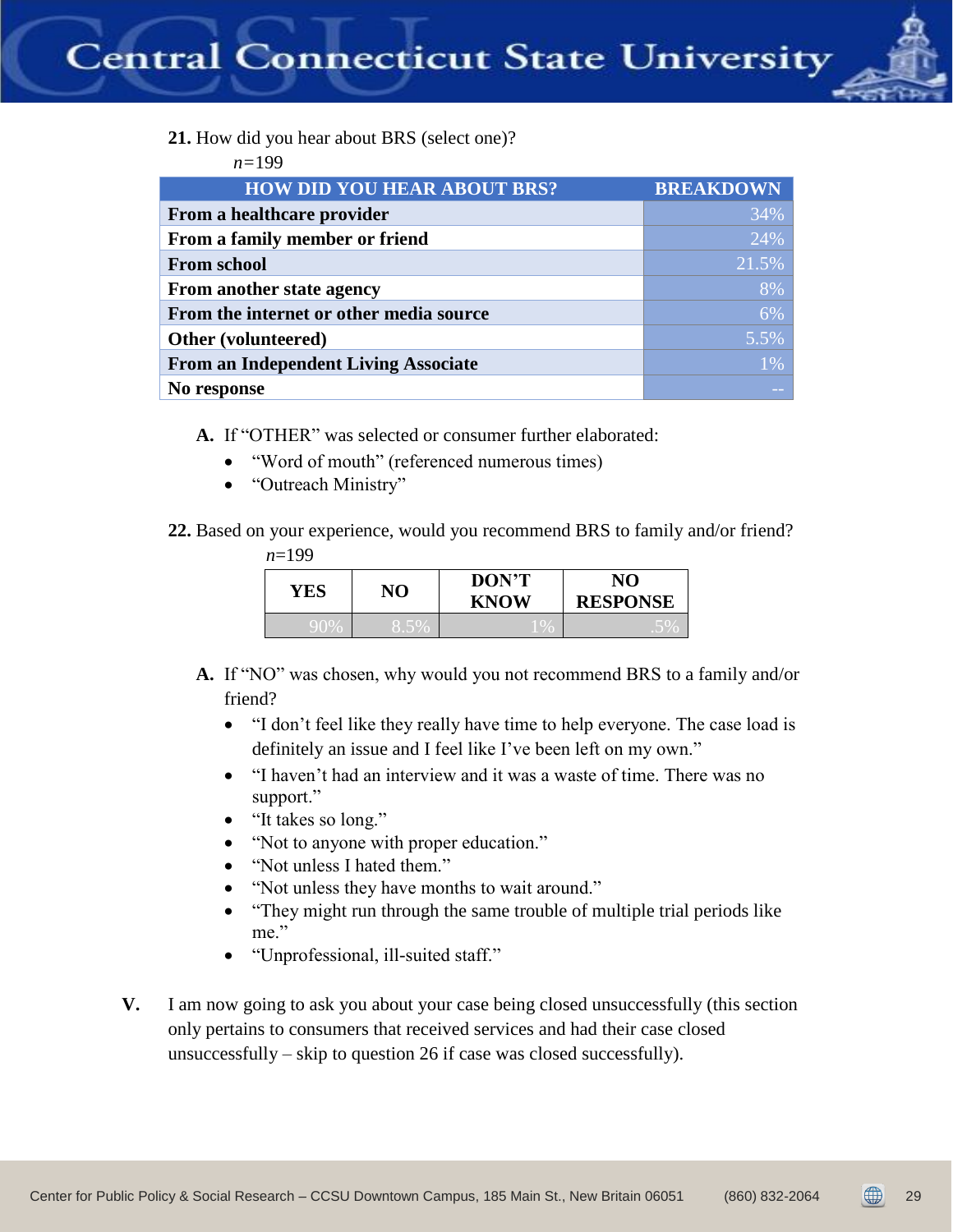

**23.** Why was your case closed unsuccessfully?

*n*=11

| <b>WHY CASE CLOSED?</b>                          | <b>BREAKDOWN</b> |
|--------------------------------------------------|------------------|
| Other (volunteered)                              | 55%              |
| <b>BRS</b> lost communication with me            | 18%              |
| I was no longer interested in receiving services | 9%               |
| I transferred to another agency                  | 9%               |
| <b>Transportation issues</b>                     | 9%               |

**A.** If "OTHER" was selected or consumer further elaborated:

- "I am an older worker. When I went through an illness and was left with permanent issues, a disability from the illness. When I was well enough, I felt I was able to return to work on a part-time basis, and I felt I was able to pursue it. I was in my late 50s when I started the process, and the bottom line is that no matter how well trained I was, I was an old woman with a disability. There has to be a program specifically designed for people like me. I was being interviewed by women young enough to be my daughters. They were not interested in hiring an older woman. I am not the norm, and as an older person, I believe that placement services need to be available."
- "My counselor did not do her part."
- "I was trying for years with no luck, so I got fed up."
- "They didn't find me a job, but they felt they were giving me opportunities."
- "I withdrew. After a year and a half of doing everything that was asked of me, I didn't even get a single interview."
- **24.** Did BRS try all resources and options before closing your case?

| YES | NО            | <b>DON'T</b><br><b>KNOW</b> | NO<br><b>RESPONSE</b> |
|-----|---------------|-----------------------------|-----------------------|
|     | $\nabla 46\%$ |                             |                       |

- **A.** If "NO" was chosen, what additional resources should BRS have looked to?
	- "I feel that they could be better invested. They had no contacts with upper Connecticut."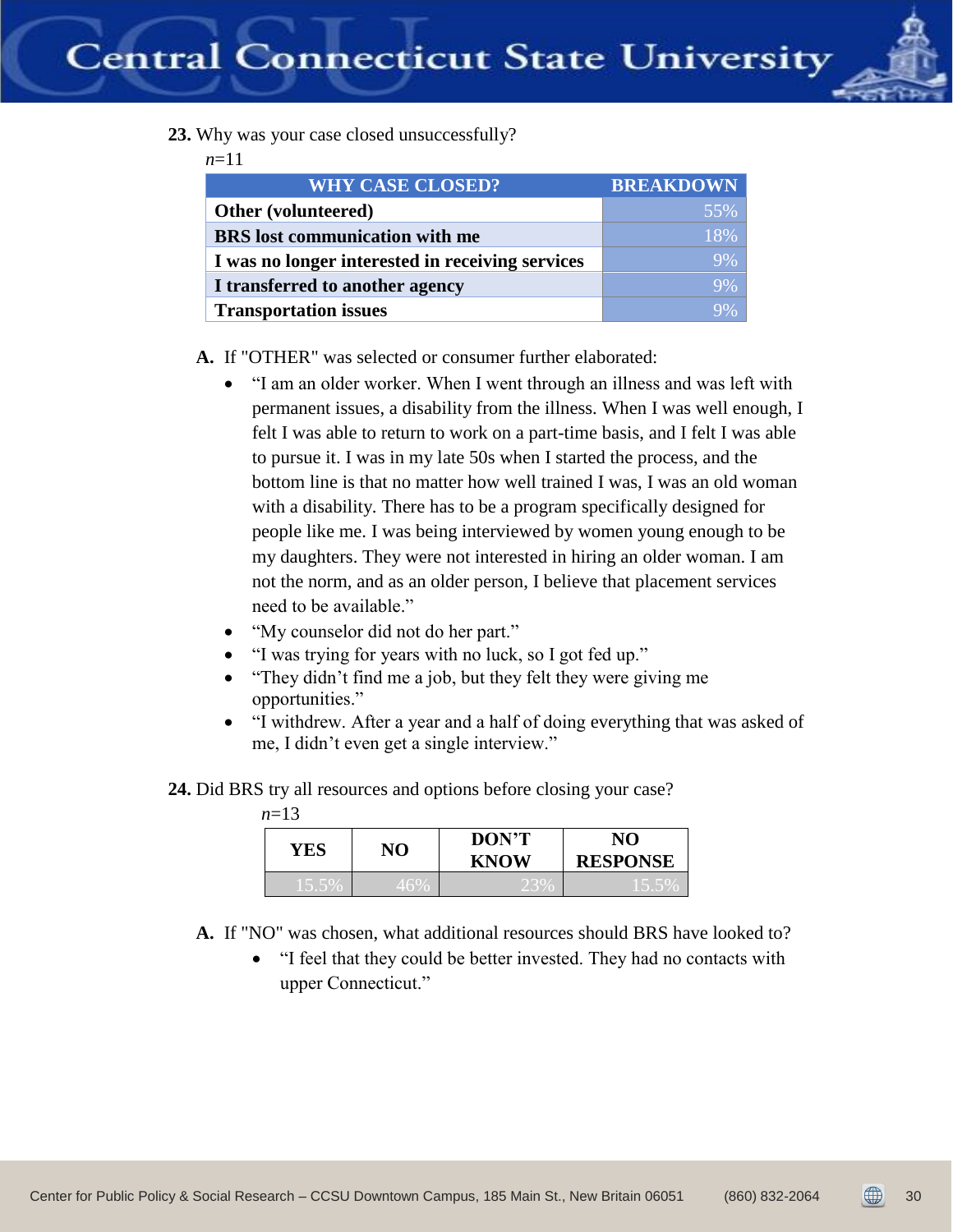

**25.** Were there any additional steps that BRS should have taken before closing your case?

*n*=13

| YES | NO            | <b>DON'T</b><br><b>KNOW</b> | NO.<br><b>RESPONSE</b> |
|-----|---------------|-----------------------------|------------------------|
|     | $\sim$ $\sim$ |                             |                        |

- **A.** If "YES" was chosen, what additional steps do you think BRS could have taken?
	- "I should have been brought in, shown deadlines, and given extra attention."
	- "BRS could have looked into my issues with people with eyes and counselors that deal with it."
	- "I should have been given the courtesy of a phone call to have a conversation about it."
	- "There should have been a final meeting about my options."
- **VI.** I am now going to ask a final questions for demographic purposes.

**26.** In what county do you currently reside?

| <b>COUNTY</b>                    | <b>BREAKDOWN</b> |
|----------------------------------|------------------|
| <b>New Haven</b>                 | 40%              |
| <b>Hartford</b>                  | 28%              |
| Fairfield                        | 20%              |
| Litchfield                       | 4%               |
| <b>Tolland</b>                   | 2.5%             |
| <b>New London</b>                | 2.5%             |
| <b>Middlesex</b>                 | 1%               |
| Windham                          | 1%               |
| Don't Know (volunteered)         |                  |
| <b>No Response (volunteered)</b> | $1\%$            |

*n=*199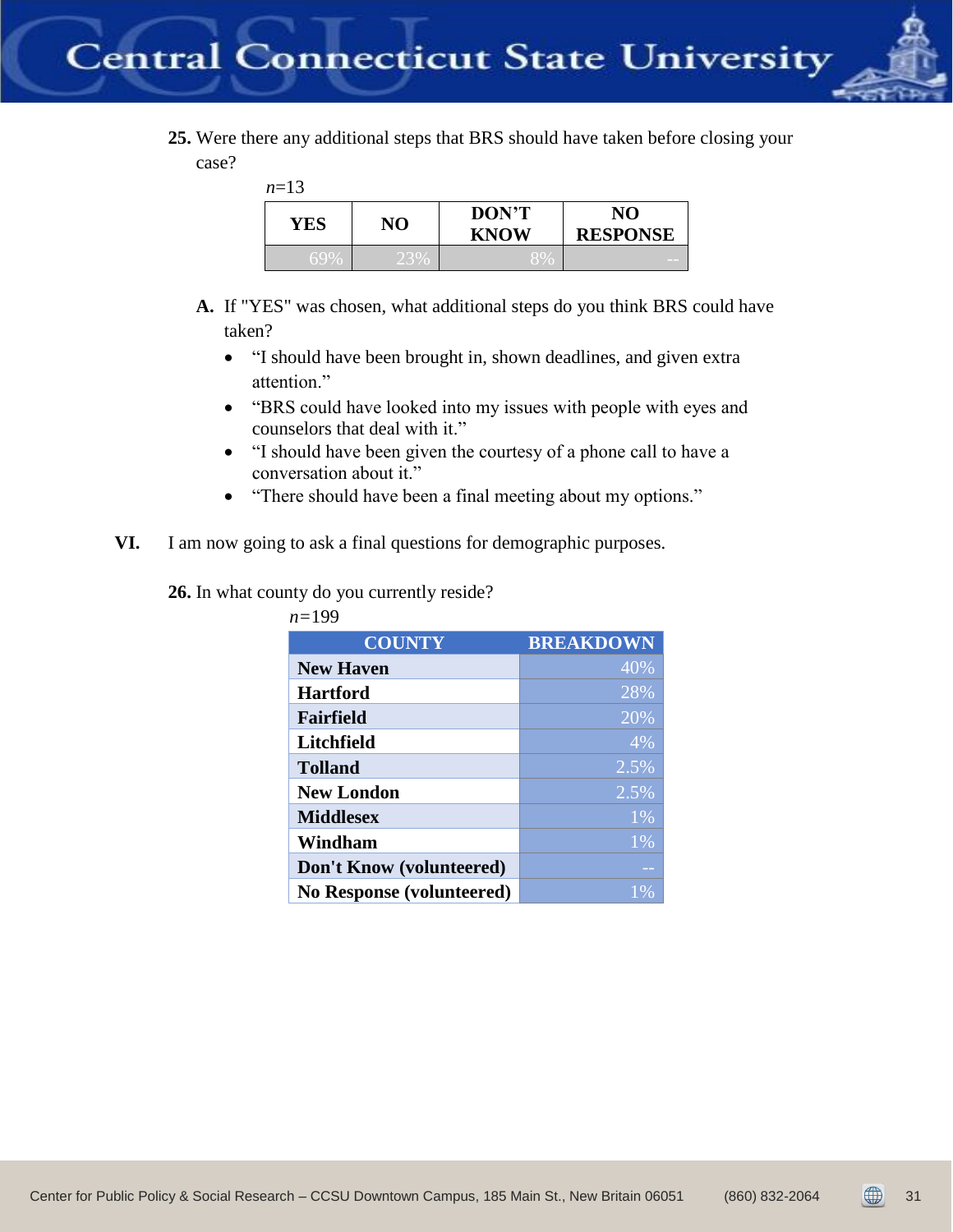

| <b>RESPONSE</b>            | <b>BREAKDOWN</b> |
|----------------------------|------------------|
| <b>Ansonia</b>             | 6.5%             |
| <b>Bridgeport</b>          | 13.5%            |
| <b>Danbury</b>             | 4%               |
| <b>Danielson</b>           | 1.5%             |
| <b>Enfield</b>             | 5%               |
| <b>Hartford (Central)</b>  | 15.5%            |
| <b>Manchester</b>          | 2.5%             |
| <b>East Hartford</b>       | 2.5%             |
| <b>Middletown</b>          | 6%               |
| <b>New Britain</b>         | 5.5%             |
| <b>New Haven</b>           | 19%              |
| <b>New London</b>          | 1%               |
| <b>Norwich</b>             |                  |
| <b>Stamford</b>            | 3.5%             |
| <b>Torrington</b>          | 1%               |
| Waterbury                  | 9.5%             |
| Don't know/                |                  |
| don't recall (volunteered) | 2.5%             |
| No response (volunteered)  | $1\%$            |

**28.** What is your age?

| $n = 199$                 |                  |
|---------------------------|------------------|
| <b>RESPONSE</b>           | <b>BREAKDOWN</b> |
| 17 - 29 years old         | 42%              |
| 30 - 39 years old         | 8%               |
| 40 - 49 years old         | 14%              |
| 50-59 years old           | 17%              |
| $60 - 69$ years old       | 14%              |
| No response (volunteered) |                  |